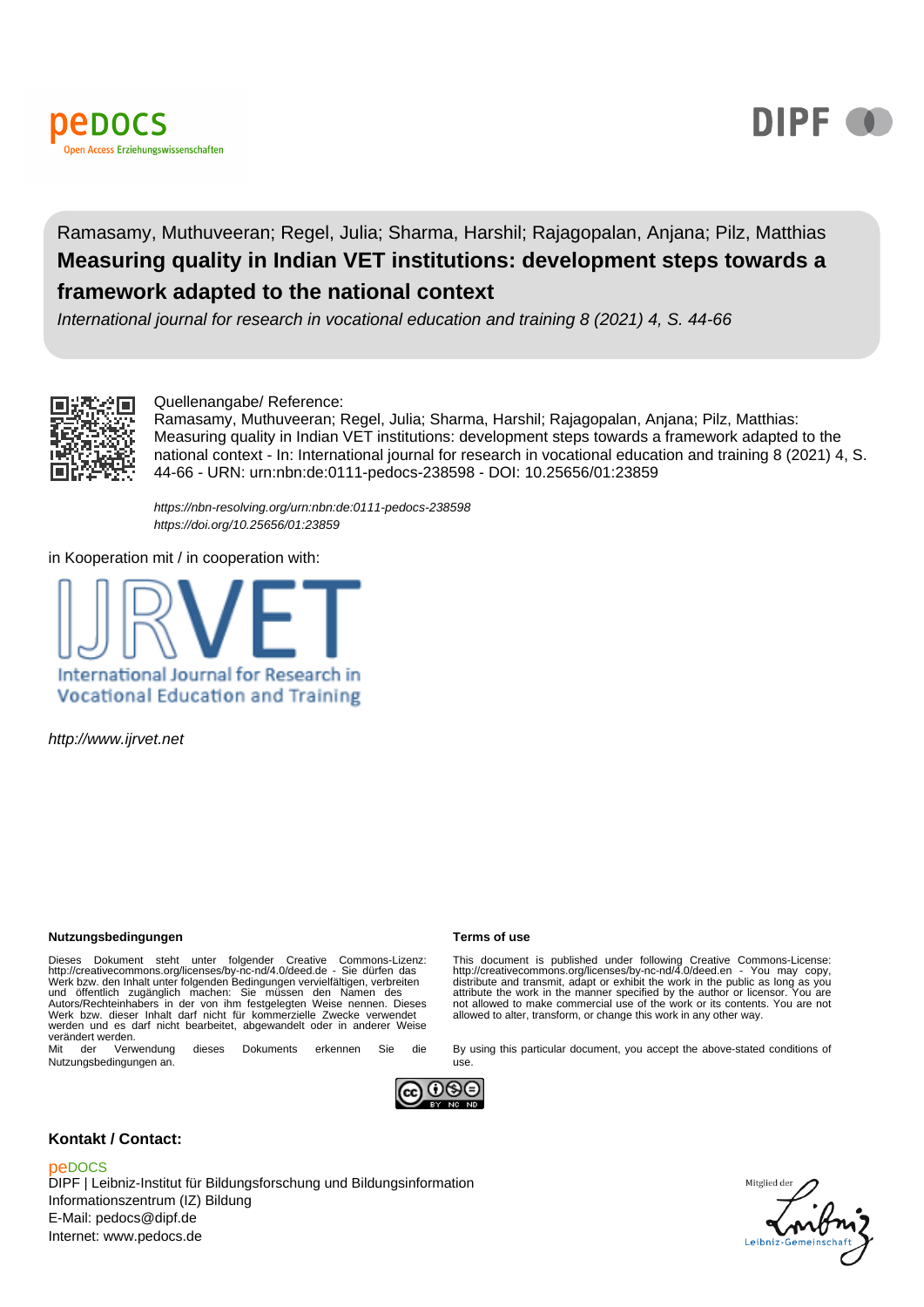# Measuring Quality in Indian VET Institutions: Development Steps Towards a Framework Adapted to the National Context

Muthuveeran Ramasamy\*, Julia Regel, Harshil Sharma, Anjana Rajagopalan, Matthias Pilz

*Chair of Economics and Business Education, University of Cologne, Herbert-Lewin-Straße 2, 50931 Cologne, Germany*

Received: 31 October 2020, Accepted: 01 March 2021

# **Abstract**

**Purpose:** The quality of vocational education and training (VET) processes plays an important role in international education policies and research. In India, issues of quality came into focus in recent years due to an increased demand for skilled workers, and continuing challenges in the area of quality of VET. Existing quality assurance mechanisms of VET in India are characterised by a lack of comprehensiveness and uniform standards. This paper addresses the contextualised development of an Indian-specific approach for quality measurement. It centres on following research question: Which quality areas, criteria and related indicators are of relevance for measuring quality comprehensively?

**Approach:** Design-based research substantiates the research objective, which is to develop a model that is theoretically and technically sound, as well as adapted to the national context. The question of how to create "cultural-fit" was essential for the research process illustrated in this paper. Starting point for the development of the approach was to build a structured review, and following analysis, with reference to existing models and approaches to quality management. The initial search examined national and international academic sources for quality management in business and education, as well as governmental sources for quality management strategies in VET. A significant number of models were selected, based on inclusion criteria, and these models were aggregated to provide a source for a first own conception of an approach.

\*Corresponding author: muthu.ramasamy@uni-koeln.de

ISSN: 2197-8646 https://www.ijrvet.net

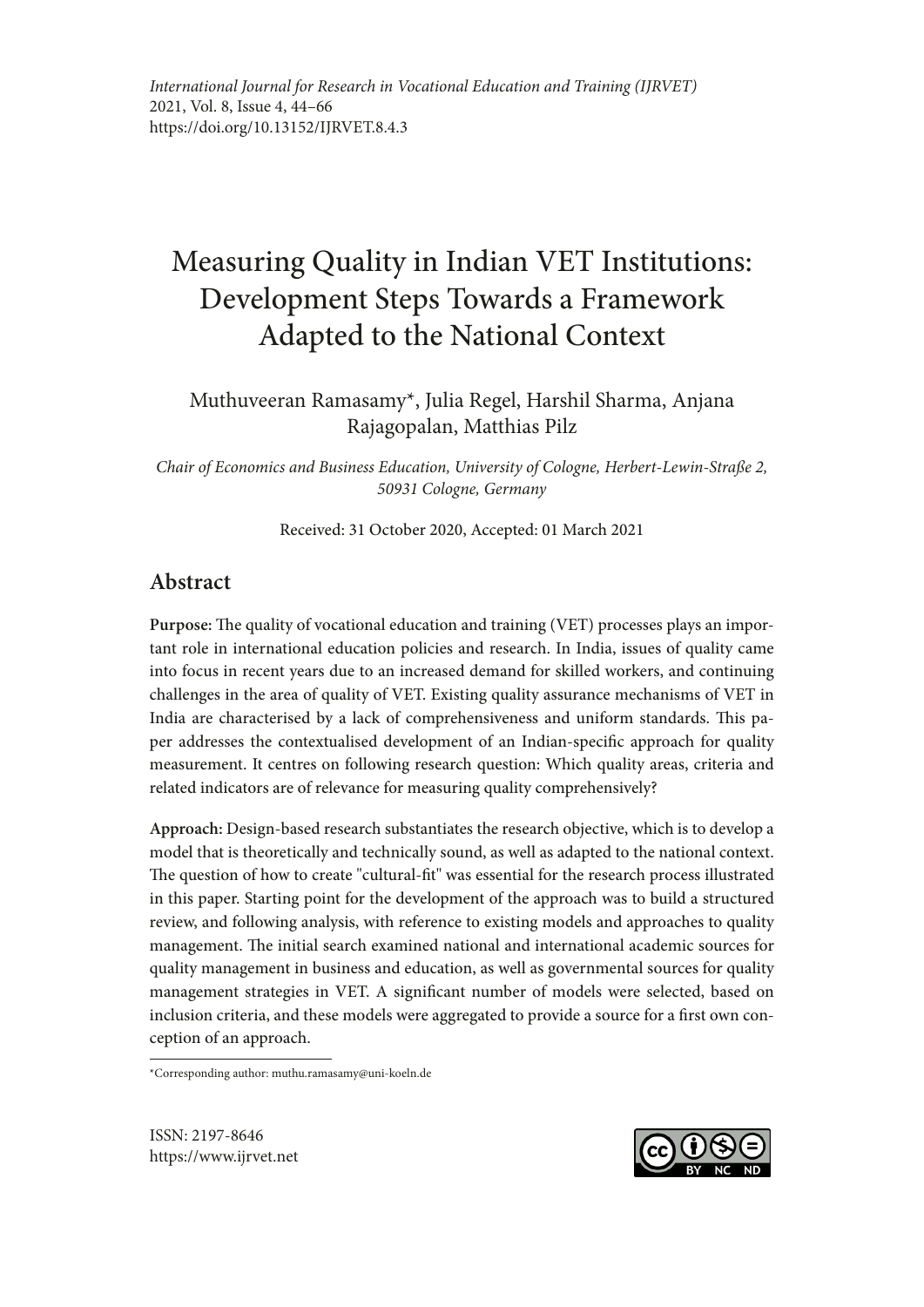**Results:** Quality dimensions and criteria were collected and identified with reference to distribution across models. In total, seven major quality areas are identified, namely Institutional Sphere and Context; Personnel; Educational Planning, Provision and Assessment; Learning and Teaching; Leadership and School Management; Industry Linkage and Learner Achievements. In addition, 40 quality criteria are determined under these major quality fields, and relevant quantitative and qualitative sub-indicators for measurement are derived.

**Conclusion:** The actual results will be a basis for the following pilot-based implementation in India. The model can provide meaningful feedback and data-based recommendations for continuous improvement of the Indian VET system and may furthermore provide for a reflected and contextually adapted implementation in other countries

**Keywords:** Quality, Vocational Education and Training, VET, India, Polytechnic Colleges, Industrial Training Institutes

# **1 Introduction**

While Indian economic growth has been consistently high during the last three decades, the country is currently in a position where both the employers requiring skilled workers on an intermediate level, and those seeking employment, are facing issues (Kumar et al., 2019; Ramasamy & Pilz, 2020). Because vocational education and training (VET) programmes have gained a place of national importance as a means for gaining employment (Kumar, 2016; Mehrotra et al., 2013; Pilz, 2016b), it becomes imperative for VET institutions to nurture trained and skilled manpower, to meet the demands of different sectors of the economy (Goel, 2011; Ramasamy & Pilz, 2019).

The VET system in India operates through the following four major modes, namely:

- 1. Secondary and higher secondary schools and Polytechnic Colleges,
- 2. Industrial Training Institutes (ITIs) which may be public or private,
- 3. Private training institutes under the National Skill Development Corporation, and
- 4. Apprenticeship training in different schemes under the Apprentices Act.

Among these, ITIs and Polytechnic Colleges (which may be public or private) are of major relevance in the sector (Agrawal, 2012; Malik & Venkatraman, 2017). Both institutions stand for different strands of formal VET in India which can be categorised into vocational education and vocational training, the two sections being managed by different ministries.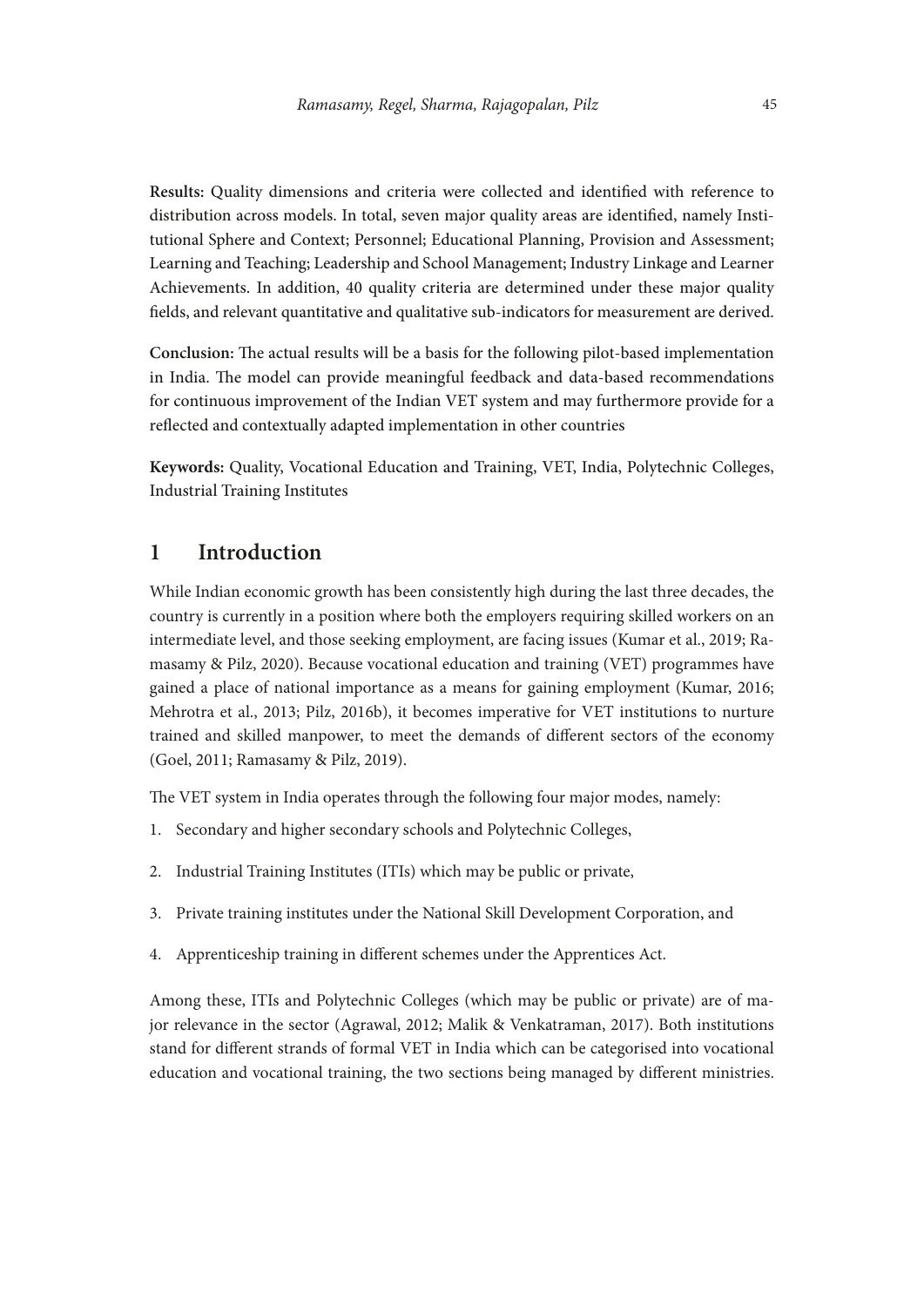At the level of higher technical education, Polytechnic Colleges in India have recently been structurally affiliated to the Ministry of Skill Development and Entrepreneurship (MSDE) in relevant sub schemes (MSDE, 2020). However, until September 2018, Polytechnics in India were administered by the Ministry of Human Resource Development (MHRD<sup>1</sup>) and accreditation processes and curricula are to date still regulated by the All India Council for Technical Education under the MHRD.

Over the past two decades, the Indian government has made several efforts to increase the quantity of formal VET measures. Thus, the number of ITIs in India has grown dramatically across the country, from under 2,000 in 2007 to 14,779 in 2020, of which 11,715 are private (MSDE, 2021). The increase in the number of private ITIs has been much greater than that of public ITIs (MSDE, 2015).

In 1947 there were 43 Polytechnic colleges with an intake capacity of 3,400 students, and by 2018 there are around 3,440 Polytechnics in India with an intake capacity of 1.5 million students (MHRD, 2019). Nevertheless, although Polytechnics have an essential role, they have not been a main focus of research on the VET system in India (Schneider & Pilz, 2019; Venkatram, 2016). By reason of limitations of space and a different focus for this paper, the section on VET in India will not be further elaborated here. For general information about the Indian VET system, refer to overviews of Pilz (2016a), Wessels & Pilz (2018) and British Council (2016).

The ITIs and Polytechnics in India are facing a number of problems in terms of quality (Goel, 2011; Kumar et al., 2019; Mehrotra, 2014a) which will be discussed in the following sections. In order to avoid the risks inherent in the rapid increase of VET institutions over the past decade (see MSDE, 2015; Venkatram, 2016), stringent regulation and a nationally unified quality assurance system is vital. Consequently, in 2017, the MSDE launched the National Quality Assurance Framework (NQAF) aimed at improving the quality of all education and training and skills programmes in India. But, at this stage, no empirical evidence as to the extent of implementation and outcome of NQAF is found. Thus, measuring quality comprehensively is important for the VET system in India, where not much research has been carried out. This research gap, owing mostly to gaps in data and measurement issues, thus needs to be targeted.

The overall objective of the research project discussed here is to address the need for significant data collection and to design a comprehensive approach to quality measurement in ITIs and Polytechnic Colleges in India. Research and development activities focus on the micro (teaching and learning processes) and meso (organisational/institutional) level of VET institutions in contrast to approaches that target the system- and thus national level of educational governance. Hence, an approach is to be developed that provides for bottom-up processes of institutional development and may be used for external and internal evaluation.

<sup>1</sup> The name of the Ministry of Human Resource Development (MHRD) was changed to Ministry of Education in August 2020 (MHRD, 2020). However, the authors use the prior term MHRD in this article.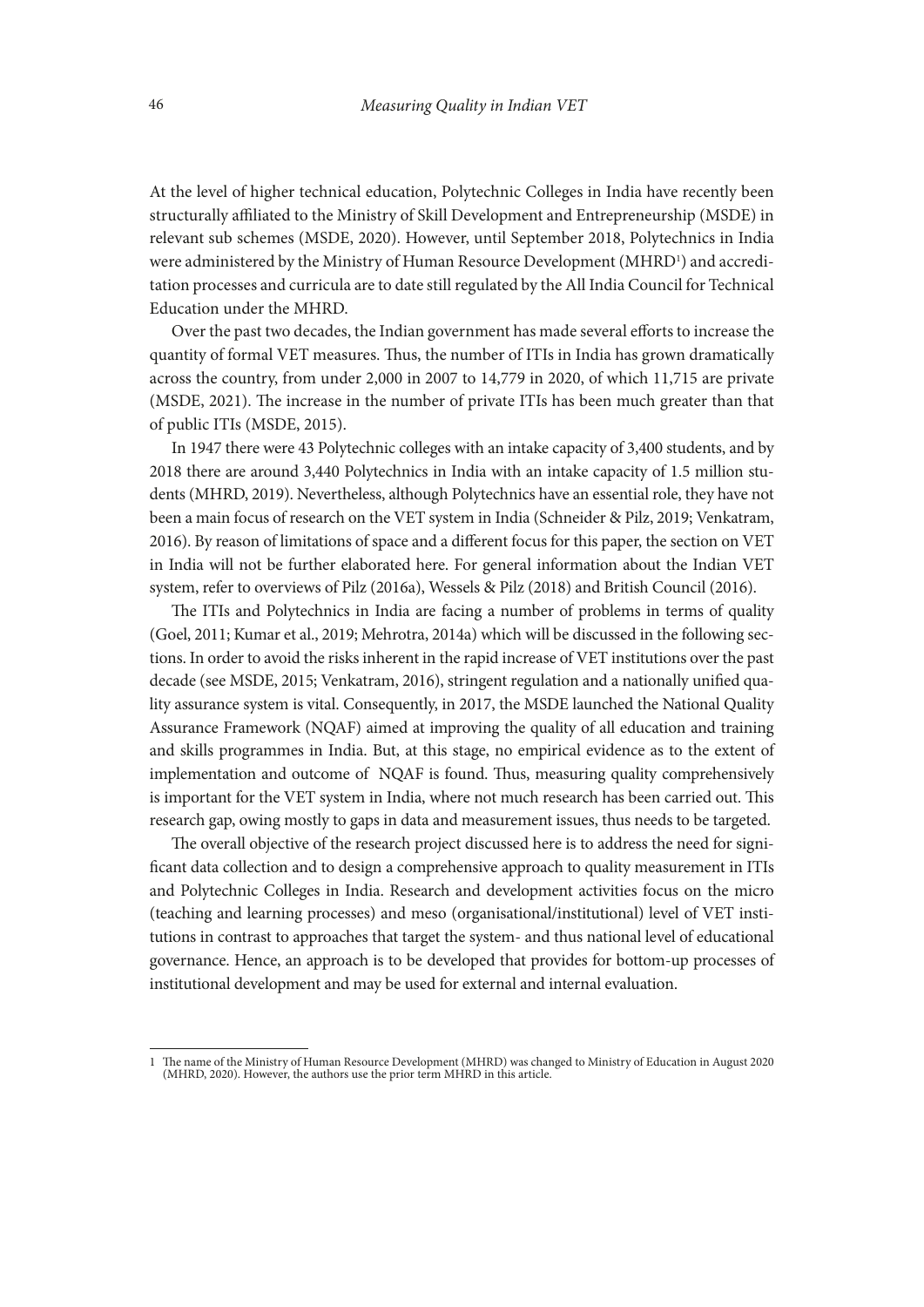This paper addresses the first steps of the design of the approach for comprehensive quality measurement. It focuses on the development of quality areas, criteria and related indicators, to build a framework that is theoretically and technically sound as well as adapted to the Indian context.

#### **2 Quality of VET in India: Current Status and Challenges**

The quality of VET is frequently highlighted in view of globalised economies and the competitiveness of nations (European Centre for the Development of Vocational Training [CEDEFOP], 2009; Watters, 2015), the systems of education and training being regarded as "the most critical" condition (Galvao, 2014, p. 5) for development and growth of countries around the world. Regarding quality assurance in VET, recent and ongoing international developments concern the establishment of national qualification frameworks, the internationalisation of national qualifications (Watters, 2015), as well as the implementation of quality management approaches in education (Galvao, 2014), like ISO 9000 or other Total Quality Management based models. These developments in VET are partly reflected in Indian educational policies, but in reality are implemented to different degrees.

#### *Quality Issues in Indian VET Institutions*

In India, ITIs are perceived as having a lower standing from a social point of view (Agrawal & Agrawal, 2017; Ajithkumar & Pilz, 2019). In addition, the quality issues of VET institutions in India are of great concern, and reforms have been introduced to address the challenges of both increasing the employment opportunities by upskilling a large percentage of young people, and to ensure availability of a skilled workforce to meet regional and national labour market demands (Kotamraju, 2014; Majumdar, 2008; Mehrotra, 2014b; Pilz & Gengaiah, 2019; Ramasamy & Pilz, 2019). Nevertheless, many studies (Agrawal & Agrawal, 2017; Neroorkar & Gopinath, 2019; Rao et al., 2014; Schneider & Pilz, 2019; Tara et al., 2016; Zenner et al., 2017) have pointed out that ITI graduates have very low employability due to factors such as poor resources, outdated curricula, the competence of teaching staff and obsolete equipment in the VET institutions.

A study by Mehrotra et al. (2013), surveyed 43 companies in the states of Karnataka, Maharashtra and Tamil Nadu and found that most of the firms pointed out that their employees came without practical skills, but well versed in theory. In addition, the study by Tara et al. (2016) on the quality of state-run ITIs in Karnataka, Orissa, Tamil Nadu and New Delhi, found that the ITIs have not been meeting the required quality standards, and focus only on theory rather than practical components, with little or no relation to practice or modern technology. They also concluded that infrastructure and equipment in ITIs were inadequate (Tara et al., 2016).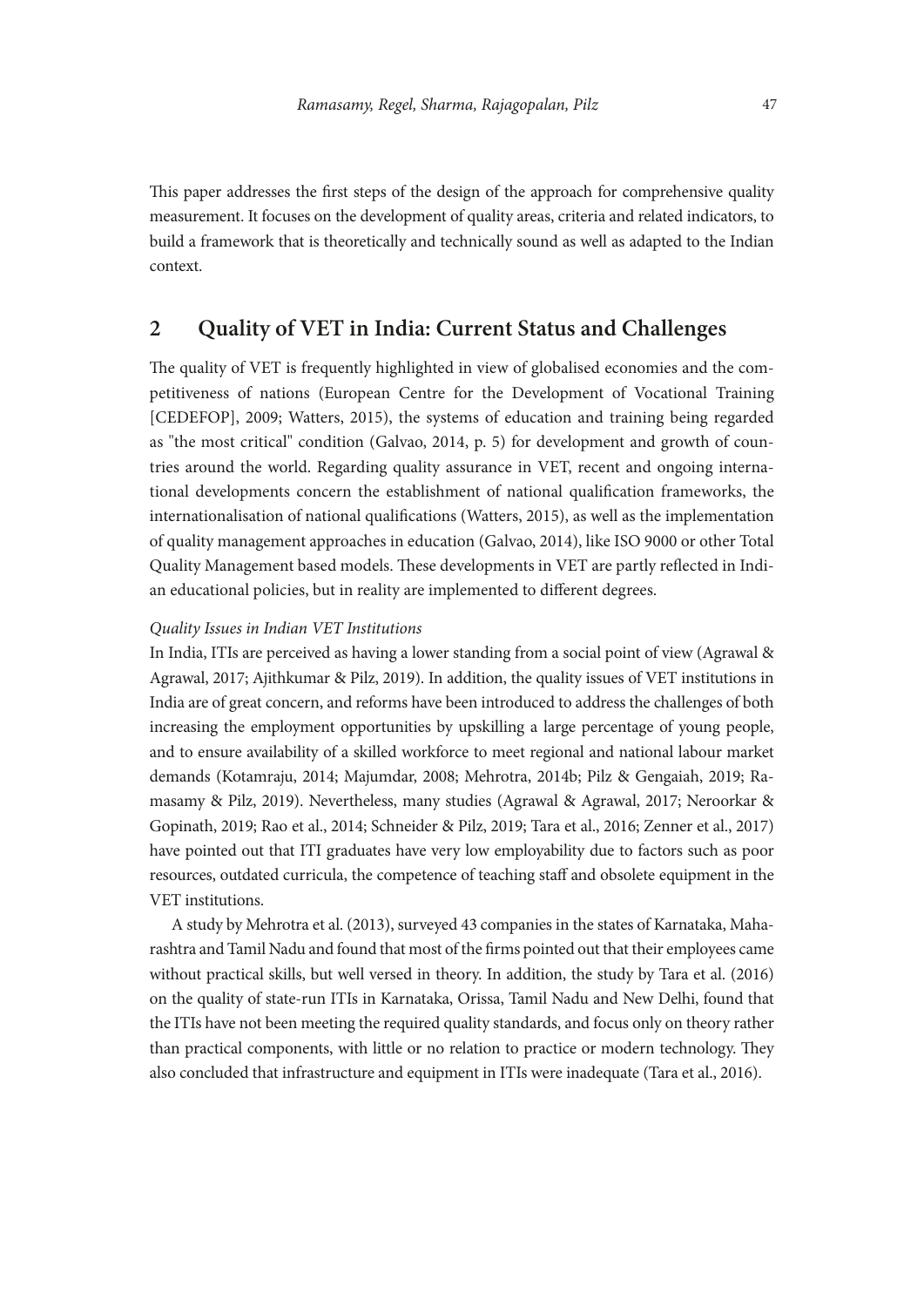The study conducted by Mehrotra et al. (2014) also found that the majority of students who graduate from Polytechnics lack application-oriented knowledge and problem-solving skills, and could, therefore, not meet the demand of industrial skills. Rao et al. (2014) noted a similar view, that employers are not satisfied with ITI graduates as they lack in technical skills, practical skills and soft skills. Studies revealed that a large percentage of ITI graduates in India face major difficulties in entering the labour market or even remain unemployed despite of their training certificate (Ajithkumar & Pilz, 2019; Joshi et al., 2014; Neroorkar & Gopinath, 2019; Prakash & Gupta, 2002).

Another major problem in VET institutions is the availability of qualified instructors (Ajithkumar, 2016). Many instructors had not received any pedagogical training, are not prepared enough for teaching (Jambo & Pilz, 2017; Pilz & Gengaiah, 2019; Zenner et al., 2017) and were employed on a part-time or term contract basis, which again turned out to be an issue impacting teaching and learning.

A study by Tara et al. (2016) found that 50% of the principals interviewed at government ITIs, responded that they had difficulty in finding qualified trainers, and therefore they are forced to employ temporary instructors lacking in adequate skills, which impacted the teaching and learning process. They further argue that "if the teaching is of poor quality, and the competences taught in the ITI programmes are not meeting the needs of the labour market, vocational training will not be recognised by employers as suitable" (Tara et al., 2016, p. 11).

As Joshi et al. (2014) claim, qualified and motivated teachers and instructors are the bottom line of any training system, and the standard of teaching and training personnel is one of the key indicators to measure the quality of training. There is a huge demand for teachers/ instructors in the country´s VET system (Mehrotra, 2014b) which is substantiated by official numbers of the MSDE, reporting 95,000 vacant instructor positions in ITIs in 2020. However, despite of several government efforts to qualify higher numbers of instructors, the present capacity for the training of trainers under the Craft Instructor Training Scheme (CITS) is 7,776 per annum only. Furthermore, seats are frequently not completely filled and utilisation numbers did even decrease by 4% to 81% from 2017 to 2019 (MSDE, 2018; MSDE, 2020). Currently, only 15% of the teaching and training personnel in ITIs has a CITS certification. One reason of trainer shortage lies within insufficient capacities for training. However, other factors can be identified in a complex interaction of the low attractiveness of the vocational education and training system and hence respective teacher positions, entry requirements for CITS training (see MSDE, 2020), and working conditions that need improvement, especially in private ITIs (Pilz & Gengaiah, 2019; Tara et al., 2016). The shortage of (qualified) trainers has major implications on the actual quality of training. Addressing input factors such as the quality of instructors, which impacts directly on learning outcomes, and thus employability, is a great challenge. This can be resolved only if the training quality is enhanced by making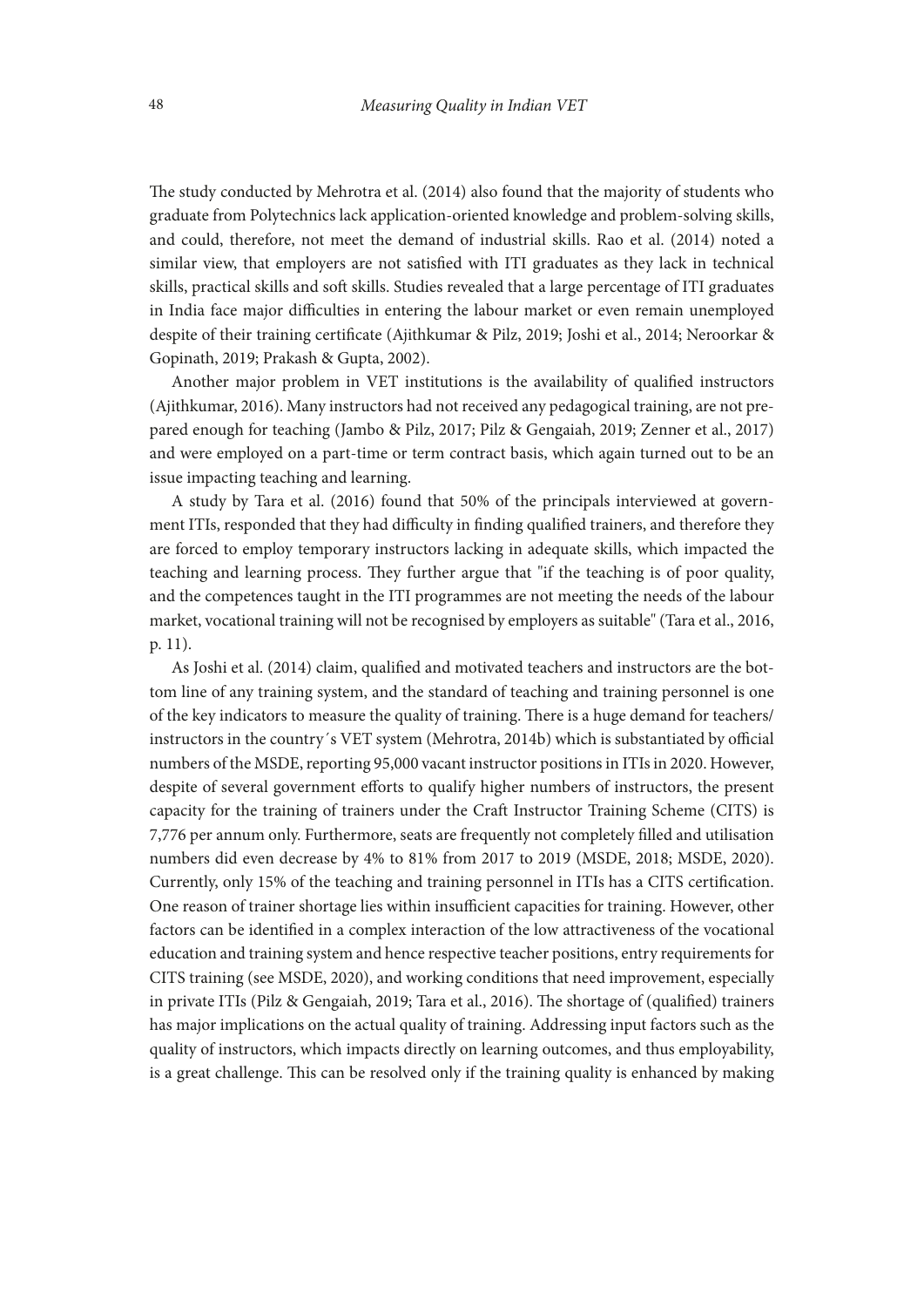provision for development of well-trained teachers and instructors, with pedagogical skills and experience from the world of work (Mehrotra, 2017; Pilz & Gengaiah, 2019).

The above literature review reveals that despite various skill development initiatives by the government at state and federal level, VET institutions in India suffer due to a range of issues. This affects the overall functioning and quality of vocational training institutions in India (Agrawal & Agrawal, 2017; De, 2019); hence, there is a need for regulation and strengthening of the VET system by ensuring quality training (Chakravorty & Bedi, 2019; De, 2019).

# **3 Development Process of Model Design**

Institutional quality management based on comprehensive models to initiate and steer educational and organisational development processes, as well as a general "culture of quality", are not well-established in the context of VET in India (Tara et al., 2016). The transfer of educational systems and practices is subject to context-dependent difficulties and obstacles that cause demand for contextualisation (Broadfoot, 2000; Vogelsang & Pilz, 2020). Crossnational policy borrowing frequently involves processes of adaptation (Phillips & Ochs, 2003), and often policies cannot be transferred entirely (Li, 2017; Pilz, 2017).

The current approach is based on a concept of prospective evaluation (Li & Pilz, 2019) in the form of an extensive pilot-based test to substantiate and enable a successful transfer of the model. Furthermore, it incorporates cultural and practical adaptation processes from an early stage of development, blending theoretical, practical and culture-specific aspects of development. Therefore, a research approach was chosen that provides for openness and flexibility, allows for a continued cycle of development, and the integration of practical experience within the research process.



*Figure 1: Development Process of Quality Model*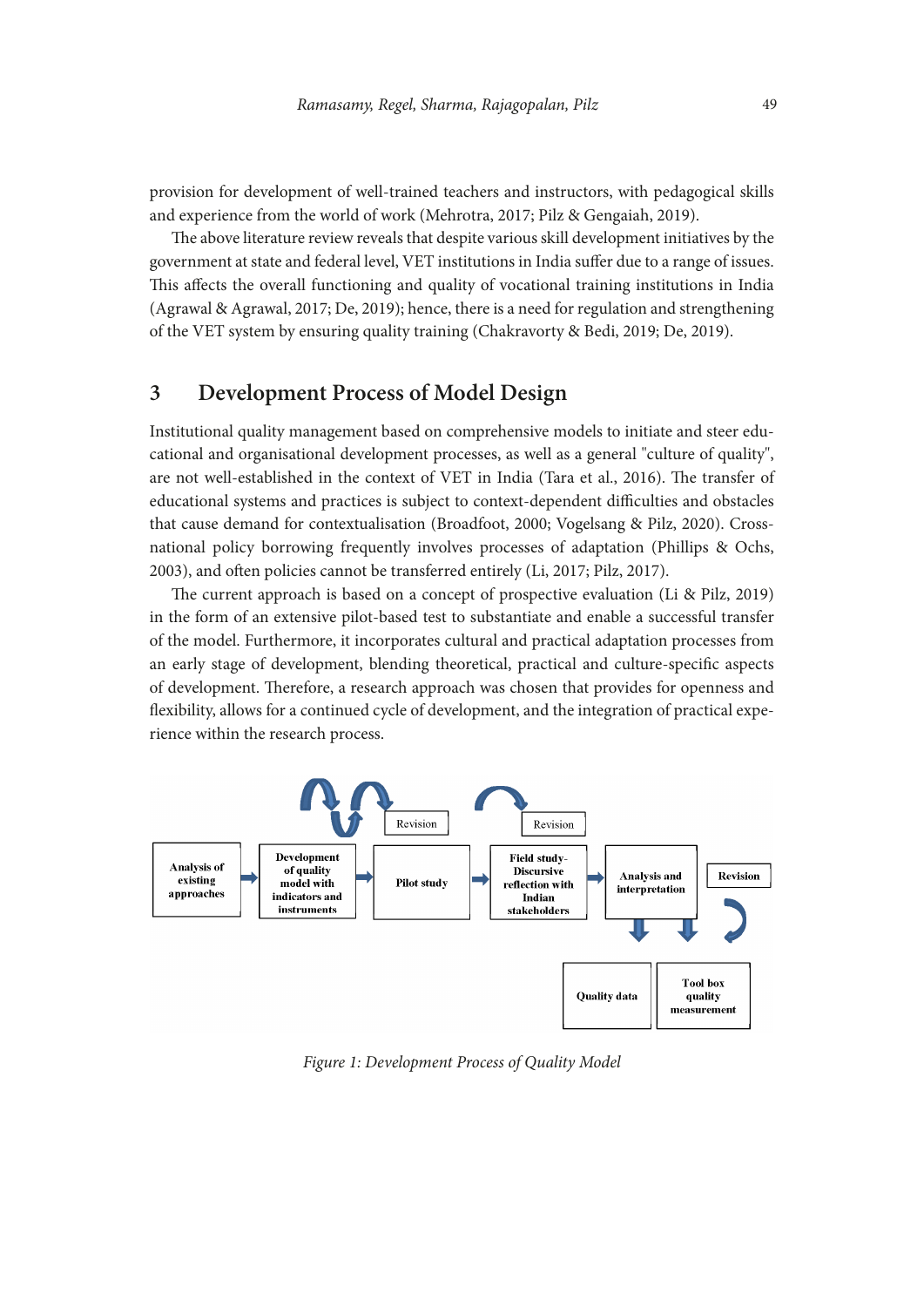The paradigm of Design-Based Research (DBR) builds the foundation for recurrent processes of analysis, design, evaluation and revision of the concept, as it considers the practical approach and relevance (Design-Based Research Collective, 2003; Euler, 2014) of the development objective. The chosen methods were shaped around the overall aim, to develop a model that is technically sound, as well as adapted to the cultural and socioeconomic context. DBR investigates "the manner in which the desirable objective can best be attained in a given context through an intervention yet to be developed" (Euler, 2014, p. 17). Thus, research steps and processes were guided by the need to balance and combine scientific necessities, the integration of practical necessities and realisation of "cultural-fit" (Lewis, 2007). The core research group consisted of Indian as well as German researchers who worked constantly in a bilateral team. Two guest researchers from India were invited to join the project; they spent time with the research group at the University of Cologne, and assisted with field research in India. In addition, four Indian project partners from relevant areas, served for constant intercultural and professional feedback (Pilz et al., 2020). The specific composition of the research team as well as the close cooperation with Indian universities and project consultants enables genuine ownership of the model. Such collaboration in design-based research allows practitioners and researchers to work together to bring about meaningful changes in the context of practice, and helps to refine key components of an intervention (Design-Based Research Collective, 2003).

The first steps of model development involved the elaboration of a theoretical and conceptual base, guided by reciprocal processes of convergence and alignment. These were deliberately structured by oral and written communication and mediation processes.

Taking an organisational perspective to educational institutions, an extensive literature search was conducted, with a focus on national and international quality management approaches in education. Relevant approaches were identified, analysed and summarised. Existing models of school quality, were selected according to deductive and inductive criteria, in order to create a basis for the development of an own approach. Criteria utilised relate to the *acceptability* (Proctor et al., 2011) of the approach in the Indian context, *comprehensiveness* (Alexander, 2008) and overall *elaboration* of the model, as well as the *conceptual base* of models.

Thus, for example, a one-sided concentration of models from German-speaking countries was avoided; instead, internationally recognised, and extensively implemented frameworks, relevant models from Asia, as well as indigenous Indian approaches were included. A total of 44 models were identified and analysed, out of which 14 models were selected for further aggregation. These jointly provide a sound basis for measuring quality, base on a complex and multilevel quality construct, and correspond to the underlying understanding and definitions of educational quality. The approach was supplemented by an extensive literature review, and collection of findings from international school effectiveness and school improvement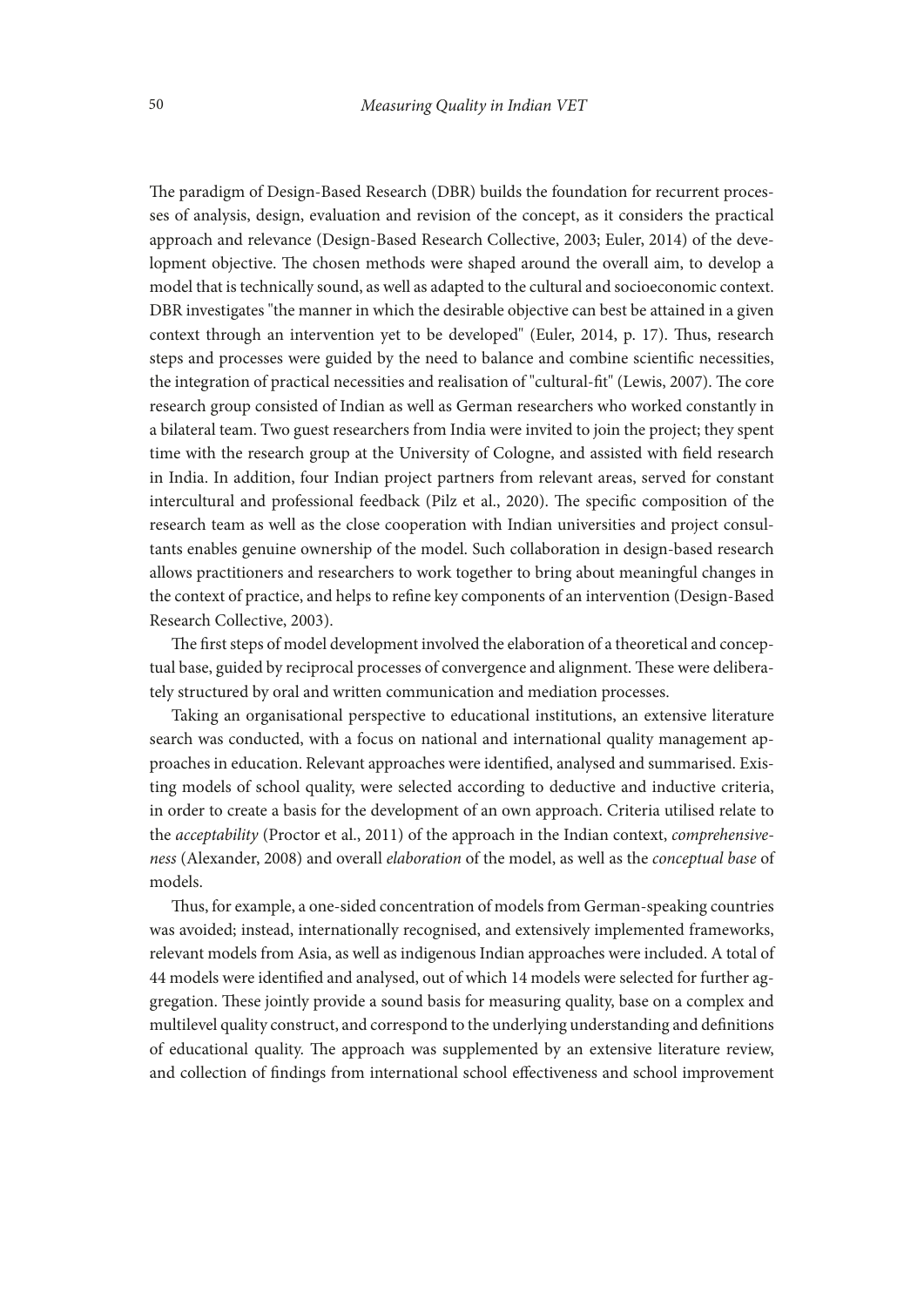research, as well as research into teaching and learning. Indian national education policy and pedagogic research sources, were collected and reviewed in order to specifically include national approaches so as to address significant cultural context and premises (Broadfoot, 2000), and reduce the risk of ethnocentrism (Alexander, 2008, p. 40). By analysis of the selected models, core areas of school quality were identified and consolidated in an iterative process. The adoption of the system and nomenclature of a specific approach was avoided for matters of accessibility, acceptability (Proctor et al., 2011) and connectivity. Institutional core areas of educational quality were merged with respect to broad but consistent fields of organisational actions and processes, to enable a potential subsequent alignment to different quality management approaches. Countries across the world have distinct VET and labour market practices and, based on the industrial growth and socio-economic development of the respective countries, they ascribe a different meaning to the concepts and approaches to the VET system (see CEDEFOP, 2009; Pilz & Li, 2014; Winterton, 2012). Consequently, approaches to quality management, definitions and context, vary according to the culture of the specific country; VET policy, framework, institutional structure and educational system. Thus, a specific consideration of existing Indian models and country-specific needs, guided by intercultural feedback from the Indian research partners, lead to the definition of a main quality area relating to the involvement of the private sector in vocational training and education. In the next step, selected models served for the identification and analysis of quality criteria.

By comparing and aggregating more than 400 indicators and criteria, main criteria and related indicators were identified, evaluated and bundled in a staggered process. A primary selection feature related to the applicability of criteria (Alexander, 2008) with respect to their fit regarding necessities and potentials for measurement at the targeted system level. For the current purpose, criteria had to be selected that target the meso and micro level of the VET system. Aspects were chosen that have the potential to be influenced by individual institutions, in order to provide for a developmental function of the framework. As a next step, further selection features were developed with regard to *acceptability* (Proctor et al., 2011), *social validity* (Nastasi & Hitchcock, 2016), *feasibility* and *appropriateness* (Proctor et al., 2011) of criteria. *Acceptability* was, among others, related to relevance regarding identified problems of the VET system, fit with regard to systemic features and national requirements, as well as compliance with the underlying quality definitions. *Social validity* addressed content-related aspects regarding culture-specific contexts and values, with regard to the target group. *Feasibility* included aspects of measurability, data access and the competencies of stakeholders in the intervention setting. *Appropriateness* was considered separately, as criteria or entire approaches may be accepted but can still prove inappropriate, for example with regard to resources and structures on site or individual needs of consumers or organisations (Proctor et al., 2011). Aspects of the contextual and cultural fit of criteria, related to the complexity of quality aspects (e.g. measuring social competences), linguistic changes with regard to the fundamental understanding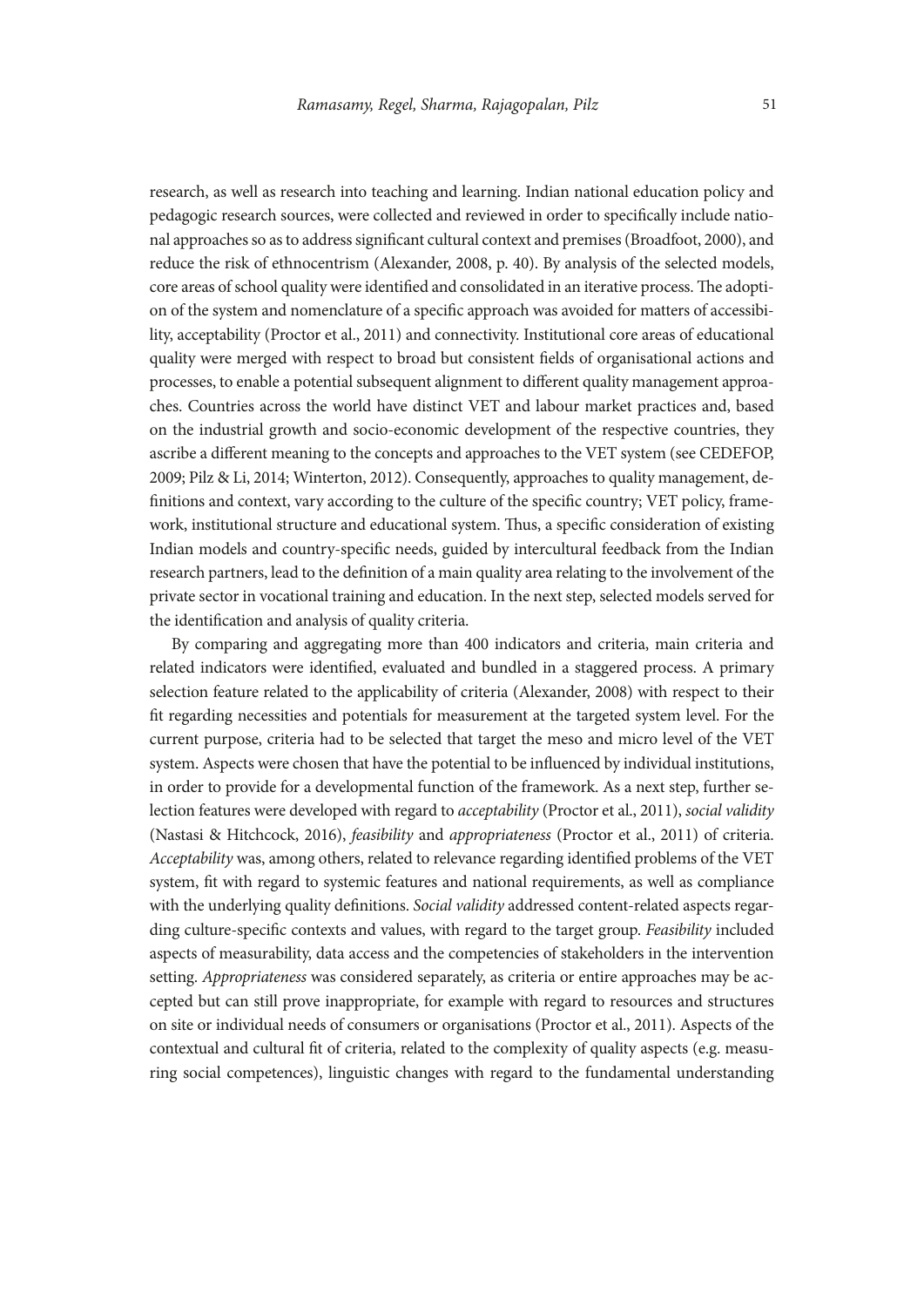of the content, or negative connotations due to current systemic problems (e.g. the notion of "recognition of prior learning", which is basically perceived as a policy facet), aspects that are culturally considered unsuitable (e.g. promotion of learner self-assessment) or the transfer of Western pedagogical concepts that have no meaning, or a different meaning in the national context (e.g. the German notion of work-process orientation as a pedagogical concept). Here, it needs to be underlined that the omittance of specific terms and concepts like, e.g., the German "vocational concept" which, among others, comprises a highly holistic understanding of the notion of "occupation", does not necessarily lead to a low comprehension and likewise reduced construction of the concept of educational quality. In the past, there have been many attempts by Indian educational authorities to import elsewhere successful policies as part of VET and general education reform efforts (see e.g. Brinkmann, 2015; Mehrotra et al., 2014). However, those attempts, e.g. the expansion of dual apprenticeship structures following the German dual system, could not be implemented as intended until today- or stayed on the level of theoretical policy recommendations (see e.g., Mehrotra et al., 2014). These examples from the Indian context are in line with general findings from educational policy transfer research that show that the export or import of foreign models does not prove successful without appropriate contextualisation (Li, 2017; Steiner-Khamsi, 2012). The approach taken here involves a contextual and cultural adaptation that enables a successful transfer of the model, but does not alter the core component of the approach (Nastasi & Hitchcock, 2016), which is to measure educational quality comprehensively, according to a holistic and empirically substantiated definition of VET quality. Therefore, 40 criteria of school quality were determined, which were underpinned by further qualitative and quantitative sub-indicators. This process of selection and elimination enabled the researchers to identify relevant contextual factors, and enhanced the researcher's understanding of the intervention (Design-Based Research Collective, 2003).

# **4 Structure and Content of the Model**

The basic structure of the model integrates input, process and output, as well as outcome factors of educational quality (see Heneveld & Craig, 1996; Scheerens & Bosker, 1997; United Nations Educational, Scientific and Cultural Organization, 2002) that have been transferred into quality criteria, and supplemented with respective indicators. The underlying approach was extended and systematised by means of an organisational perspective to institutional management and quality. The model encompasses seven areas of institutional quality in vocational education and training. Six areas relate to characteristics of institutional processes and themes, while one additional area addresses results and outcomes with a focus on learner achievements. Areas include: *Institutional Sphere & Context; Personnel; Educational Planning, Provision & Assessment; Learning & Teaching; Leadership & School Management; Industry Linkage and Learner Achievements*.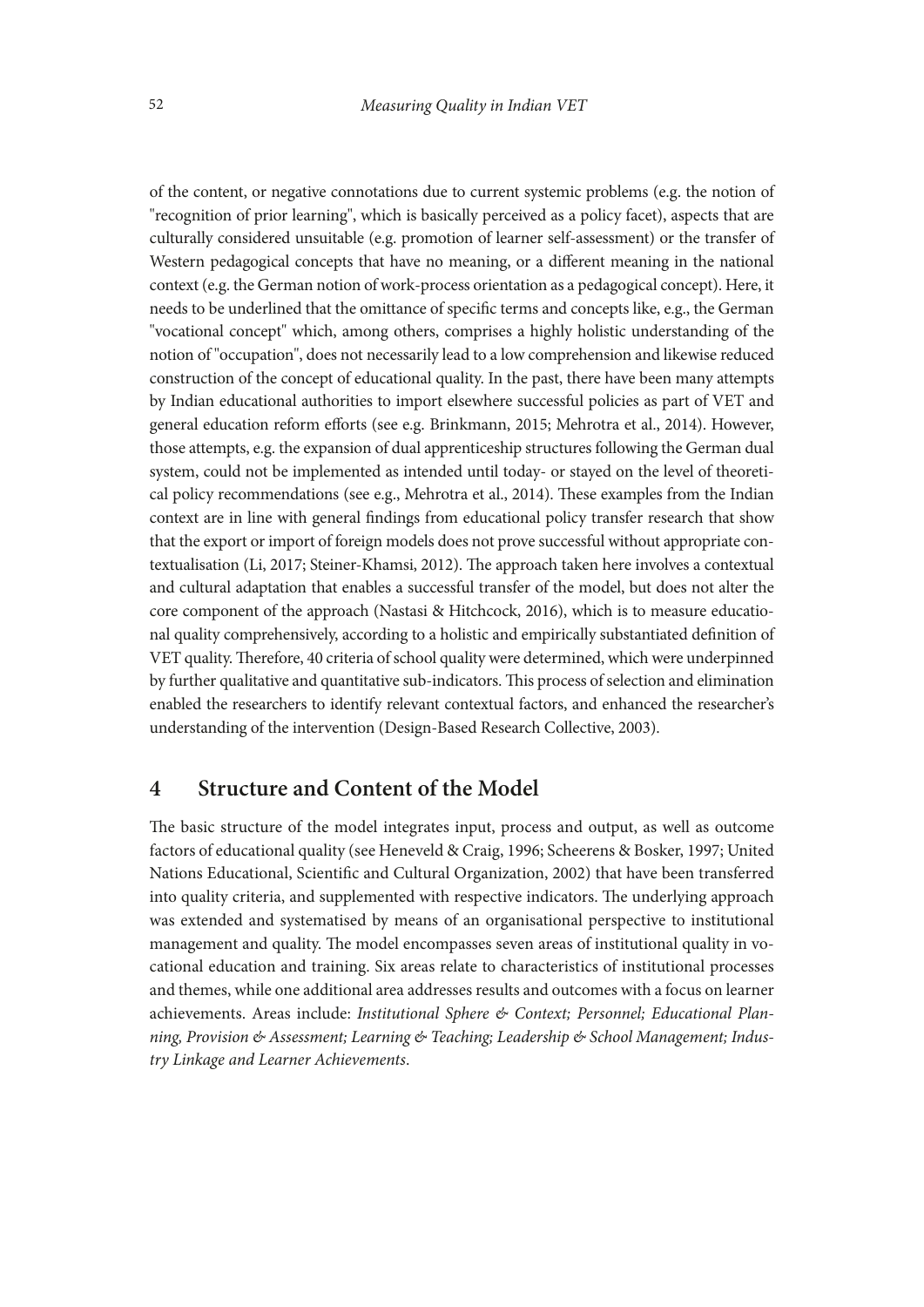

|                    | <b>Institutional Sphere &amp;</b>                                                                                                                                                                                                                                   | Personnel                                                                                                                                                                                                                                                                                                      | $\overline{3}$<br><b>Educational Planning,</b>                                                                                                                                                                 | Learning & Teaching                                                                                                                                                                                                                                                                                                                                                                                                                          | $\overline{5}$<br>Leadership & School                                                                                                                                                                                                                                                                                        | 6<br><b>Industry Linkage</b>                                                                                                                                                                                                                                    | <b>Learner Achievements</b>                                                                                                                                            |
|--------------------|---------------------------------------------------------------------------------------------------------------------------------------------------------------------------------------------------------------------------------------------------------------------|----------------------------------------------------------------------------------------------------------------------------------------------------------------------------------------------------------------------------------------------------------------------------------------------------------------|----------------------------------------------------------------------------------------------------------------------------------------------------------------------------------------------------------------|----------------------------------------------------------------------------------------------------------------------------------------------------------------------------------------------------------------------------------------------------------------------------------------------------------------------------------------------------------------------------------------------------------------------------------------------|------------------------------------------------------------------------------------------------------------------------------------------------------------------------------------------------------------------------------------------------------------------------------------------------------------------------------|-----------------------------------------------------------------------------------------------------------------------------------------------------------------------------------------------------------------------------------------------------------------|------------------------------------------------------------------------------------------------------------------------------------------------------------------------|
|                    | Context                                                                                                                                                                                                                                                             |                                                                                                                                                                                                                                                                                                                | <b>Provision &amp; Assessment</b>                                                                                                                                                                              |                                                                                                                                                                                                                                                                                                                                                                                                                                              | Management                                                                                                                                                                                                                                                                                                                   |                                                                                                                                                                                                                                                                 |                                                                                                                                                                        |
| Input              | 1.1 Facilities & Resources<br>• General Facilities<br>• Learning Facilities &<br>Resources<br>· Resource Management                                                                                                                                                 | 2.1 Personnel Competence & Attitude<br>· Educational Personnel Qualification<br>2.2 Working Environment & Job<br>Security<br>• Working Conditions Teaching Staff<br>• Working Conditions Non-teaching<br>Staff<br>2.3 Training & Development<br>• Investment & Engagement in<br>Training<br>• Further Training | 3.1 Educational Provision<br>& Curricula<br>• Demand-Orientation of<br>Course Programme<br>· Quality School Syllabus<br>3.2 Assessment Concept<br>& Practices<br>• Regular Assessment<br>• Holistic Assessment |                                                                                                                                                                                                                                                                                                                                                                                                                                              | 5.1 Effective Institutional<br>Organisation<br>· Supportive & Efficient<br><b>Institutional Processes</b>                                                                                                                                                                                                                    |                                                                                                                                                                                                                                                                 |                                                                                                                                                                        |
| Process            | 1.2 Student Support &<br>Provisions<br>• Student Support Services<br>• Pre-enrolment & Career<br>Counselling<br>1.3 Inclusion, Access &<br>Equity<br>• Availability & Assis-<br>tance: Schemes for VET<br>Access<br>· Participation of Under-<br>represented Groups | 2.4 Cooperation & Teamwork<br>• Cohesion & Cooperative Teamwork                                                                                                                                                                                                                                                |                                                                                                                                                                                                                | 4.1 Quality Classroom Teaching & Management<br>• Lesson Preparation<br>• Appropriate Methodology Mix<br>• Transparency & Structure<br>• Active Learning Activities & Time<br><b>4.2 Learner Orientation</b><br>• Learning Climate<br>• Frequent Individual Feedback<br>• Individual Support & Differentiation<br>4.3 Holistic Vocational Focus<br>• Practice & Occupation Orientation<br>• Knowledge Application & Recontextualisation Focus | 5.2 Effective & Cooperative<br>Leadership<br>• Institutional Strategy & Vision<br>• Cooperative Leadership<br>5.3 Quality Assurance &<br>Development<br>· Quality Management Initiatives<br>· Evaluation & Improvement of<br><b>Educational Quality</b><br>5.4 External Relations & Com-<br>munication<br>• Public Relations | 6.1 Industry Engagement<br>· Identification of Industrial<br><b>Training Needs</b><br>• Industry Engagement<br>• Functioning IMC Commit-<br>tee (ITI only)<br>6.2 Placement Coordination<br>& Monitoring<br>• Functional Placement &<br>In-service Coordination |                                                                                                                                                                        |
| Output/<br>Outcome |                                                                                                                                                                                                                                                                     |                                                                                                                                                                                                                                                                                                                |                                                                                                                                                                                                                |                                                                                                                                                                                                                                                                                                                                                                                                                                              |                                                                                                                                                                                                                                                                                                                              |                                                                                                                                                                                                                                                                 | 7.1 Competencies &<br>Qualifications<br>• Employability<br>• Learner Performance<br>7.2 Transition & Participation<br>• Academic Progression<br>• Transition into Work |

*Figure 2: Structure and Content of Quality Model*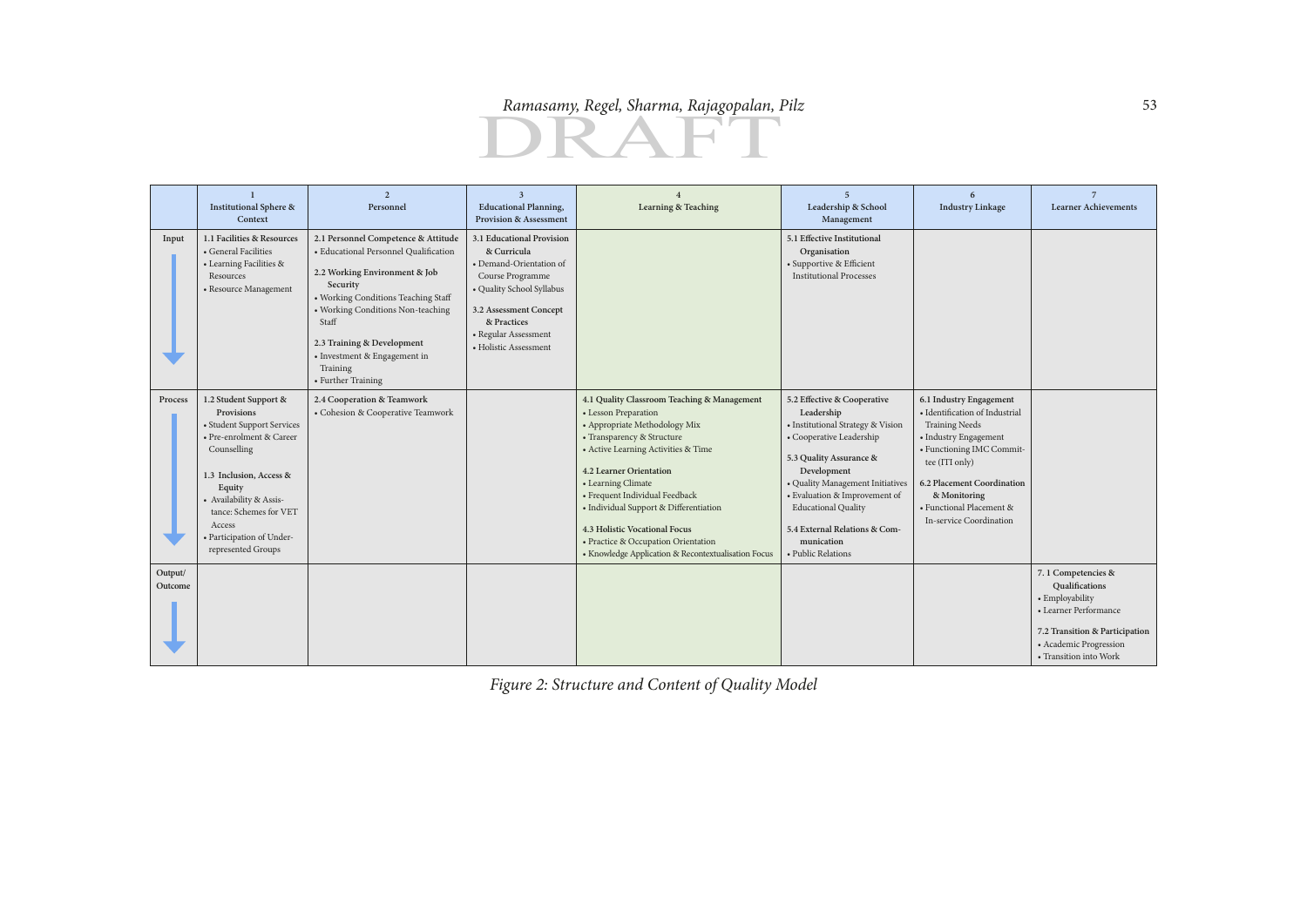The structure of the model involves four levels that allow for the operationalisation of quality with different degrees of abstraction. Within the analysed approaches, areas that comprise primary characteristics of institutional actions and processes were specified with a certain variation in the degree of their comprehensiveness. Here, a two-level approach for the definition of quality areas was chosen, and the distinction between an evaluation area and a quality dimension was introduced. This distinction allows for a further specification of dimensions of institutional quality, which serves to increase accessibility of the model, and enables a focus on selective areas, with reference to specific institutional development processes. A quality dimension is a further, more specific, domain of an evaluation area. Quality dimensions comprise thematically related qualities and activities of evaluation areas, and encompass a range of criteria that have been identified as relevant for educational quality in the specific context. Example quality dimensions within the area of *Learning & Teaching* are: *Quality Classroom Teaching & Management, Learner Orientation and Holistic Vocational Focus*. Quality criteria indicate distinct attributes of institutional and educational quality (Watters, 2015). They may refer to processes, input or output factors, and are specified with reference to institutional and educational objectives. Here, they are conceptualised as complex constructs, generally composed of a range of indicators. An example of a criterion in the dimension *Educational Provision & Curricula would be Demand-Orientation of Course Programme*. Indicators serve for specific measurement purposes. Criteria are operationalised by qualitative indicators and—where appropriate—substantiated by quantitative measures. Example indicators for the criterion *Employability* cover "utilised skills at the workplace (in internships, after final placement)", "employer satisfaction regarding job readiness and actual skill sets", "satisfaction of graduates with trade or occupation acquired" as well as "percentage of graduates entering in designated or related industries" and "percentage of graduates who are in wage employment, self-employed or family business."

Evaluation areas, quality dimensions and related criteria are assumed to have different direct and indirect effects on the quality of individual learning processes. School effectiveness research identified several main influence factors that primarily relate to school context, teachers and instruction (Creemers & Reezigt, 1996; Scheerens & Bosker, 1997; Scheerens et al., 2013), mapped in the current approach. Bell et al. (2004) argue that DBR enables the researchers to capture iterative exploration and refinement of the educational elements in different places where learning occurs. With this context, despite the quality dimensions, criteria and indicators are adapted from school context and educational settings; the developed quality model is contextualised, with the intention to analyse and meet quality issues pertaining to (formal) VET institutions in India and not general education.

As has been discussed in the literature review, the majority of learners who graduate from VET institutions are unemployed, even those who enter into the labour market lack the skills expected to perform at the workplace. VET institutions need to monitor institutional ac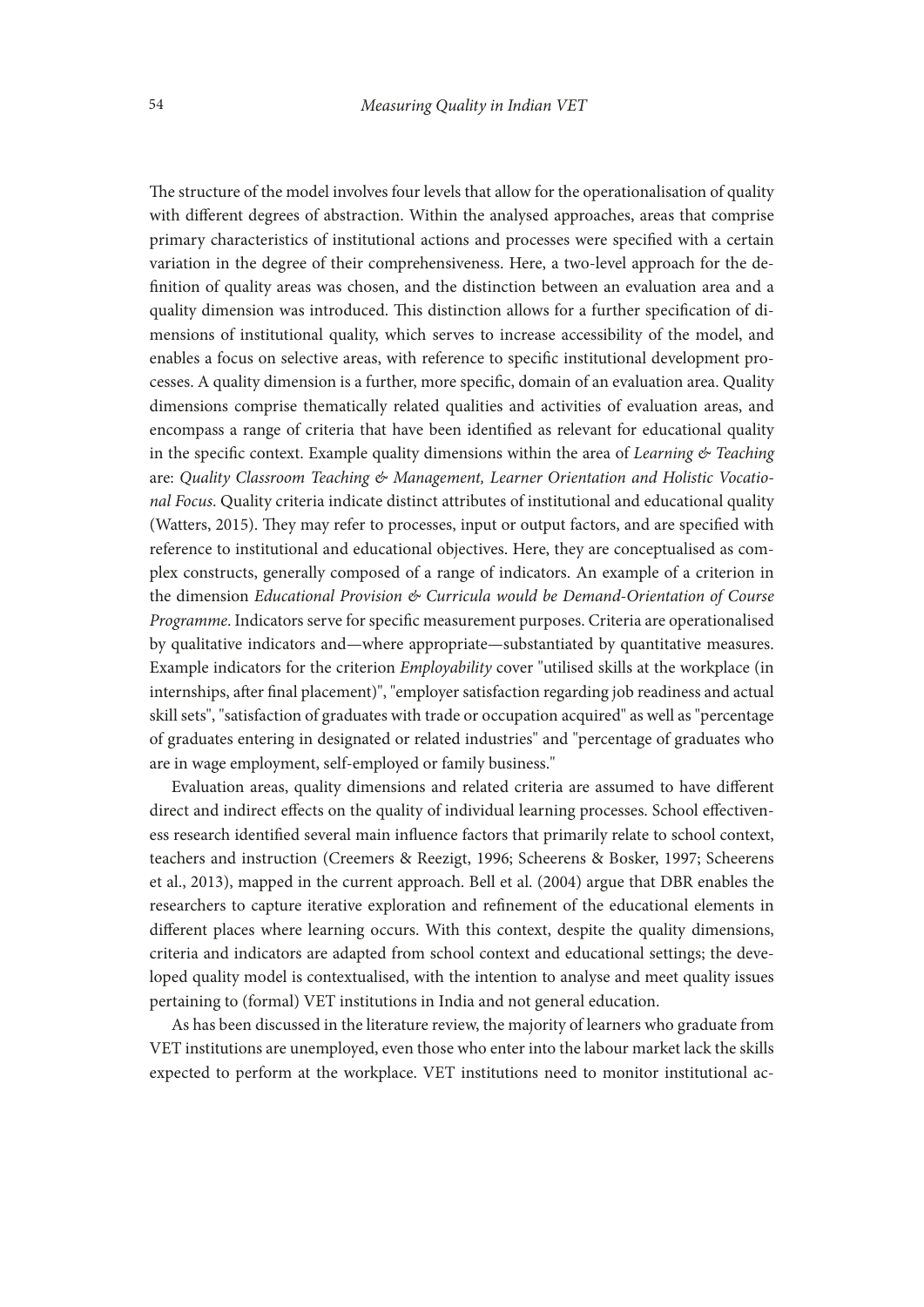tions with reference to results and the transition to the (formal and informal) labour market (Tara et al., 2016). Essential for the quality of learning processes and related outcomes, are instructional processes at the classroom level (Creemers & Reezigt, 1996; Hattie & Yates, 2014). Teacher performance is related to competence, personal motivation and institutional context conditions (Rowan, 1996; Yukl, 2002). Within the current framework, the quality of teaching and learning at the classroom level is viewed as the core factor for educational outcomes and, in addition, builds the primary service of institutions from an organisational perspective. Quality dimensions that relate to personnel, institutional context, organisational and leadership aspects as well as stakeholder impact are organised around this service, having a direct or indirect impact on the quality of direct teacher-student interaction (Wahlstrom et al., 2010).

#### *Contextual Adaptations in the Model*

Culture and education are complex phenomena (Giorgetti et al., 2017) and education systems are part of the culture of a country. Thus, cultural context is one of the more significant influential factors influencing the functioning of educational institutions, the methods used in the classroom teaching-learning process and teacher-student roles (Akbaş, 2011) and their interactions (Sandoval & Bell, 2004). The cultural context also affects VET practice and behaviour, as well as outcome of programmes, thus, development of such quality models requires an open approach (Rose, 2005). These considerations are important, as the culture has a significant influence on VET, and value and social attitude to VET in India are different from other countries (Pilz, 2016b; Wessels & Pilz, 2018). As Rose (1991) recognised, the formulation of a programme or model is best reflected as a creative act rather than a process of copying; therefore, some adaptation is required on account of local circumstances (Rose, 1991). With this backdrop, the quality model in this study was developed, with some adaptation based on the local circumstances and deep understanding of the socio-cultural dimension. The contextual adaptation of the model is illustrated in the following section.

India is a highly diversified country in terms of language, religion and caste systems, and also has particular influence exerted by the traditional hierarchical social, cultural and economic structure (Chauhan, 2009; Wessels & Pilz, 2018). The inclusive growth strategy of India has aimed at ensuring that individuals across society have equal opportunities in access to education and VET, irrespective of gender, age, caste, ethnicity, religion, socio-economic status and family background, to acquire skills and find employment in the labour market (Goel, 2011; Mehrotra, 2017; World Bank, 2008). Possible students or trainees from the lower ranks of society are often excluded from VET because of their obligation to financially support family members. Furthermore, they often lack general support as well as access to information on VET measures. These considerations are reflected, and some measures are taken, through national policy agendas. The very recent National Policy on Education (MHRD, 2020) document, has also outlined the actions aimed at addressing disparities in ac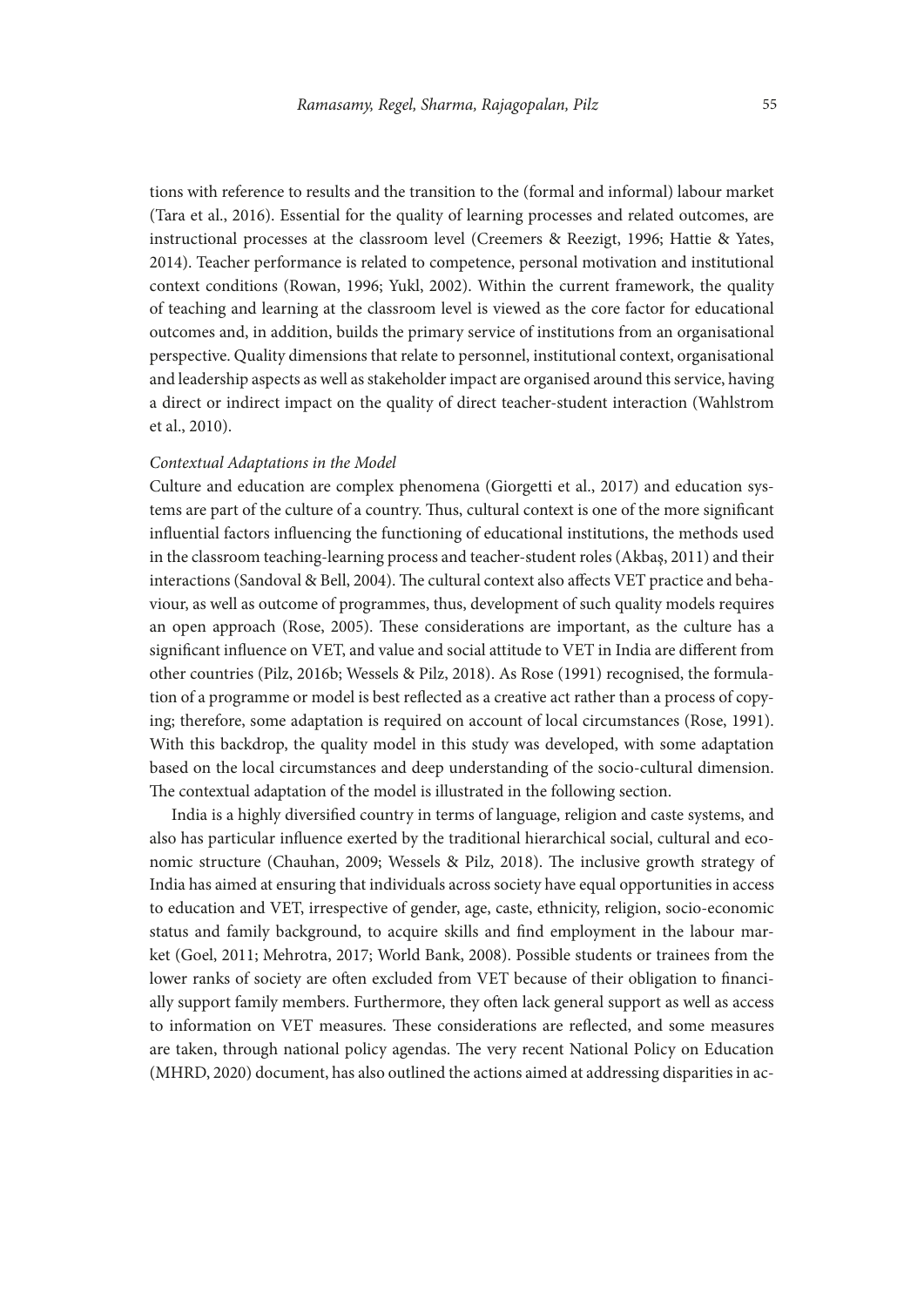cess to education and vocational training on the basis of gender, or for any underrepresented groups (MHRD, 2020). Therefore, the researchers perceived *"Inclusion, Access & Equity"* as one of the key quality dimensions which is included in the current model, to assess actions of institutions to enable access to VET for the poor, rural population and other disadvantaged groups (World Bank, 2008), by providing necessary information on admission requirements, various scholarship schemes and career counselling services for students.

Often, many of the students and also their parents, particularly from lower social strata, poor families and those from rural regions, are largely unaware of the availability of VET, its relevance, job opportunities, and employability potential. The quality criterion *"Participation of Underrepresented Groups"* under the aforementioned quality dimension, and indicators such as "participation of underprivileged students", "ratio of female students in different vocational courses" and their graduation rates, are included for measurement.

Similarly, the quality criterion component of *"Facilities & Resources"* in the *"Institutional Sphere and Context"* evaluation area, encompasses available general and specialised facilities, as well as equipment in VET institutions. It involves the process related to utilisation and planned maintenance and service of equipment and facilities. Further, maintaining and managing these resources is equally important and ensures facilities should be safe, in an orderly state and hygienic, and correspond to given standards for learning and working processes. In India, the sanitation and hygiene in educational institutions often does not meet required standards, due to lack of resources and/or inadequate institutional support (Rakesh et al., 2014) and therefore, may pose a risk of communicable diseases (United Nations Children's Fund, 1998). Therefore, the researchers considered this criterion as one of the important aspects in the model, to ensure a conducive learning environment; learners and employees are provided with basic amenities such as clean drinking water, toilets, uninterrupted power supply, as some VET institutions in rural regions, face regular power supply issues (Neroorkar & Gopinath, 2020; Ramasamy, 2016). The discussion above shows that this model design research approach aimed to capture the iterative exploration and adaptation of quality elements in the model, based on local customisation and relevance (Bell et al., 2004), in line with issues associated with the socio-cultural context of the country.

The overall system as well as individual VET institutions in India display weak links to local companies and occupation related industries (Pilz & Wiemann, 2020), which results in skill mismatch (Bisht & Pattanaik, 2020; Majumdar, 2008), outdated curricula and missing links to current occupational practice (Neerorkaar & Gopinath, 2019; Ramasamy, 2016). A fundamental goal of the first National Policy on Skill Development in 2009 was to intensify the private sector involvement in formal VET measures. Therefore, the National Skill Development Corporation (NSDC), a public-private partnership, was built under supervision of the MSDE (British Council, 2016). The main task of the NSDC is to initiate and coordinate actions and the involvement of the private sector in VET as well as the development of Sector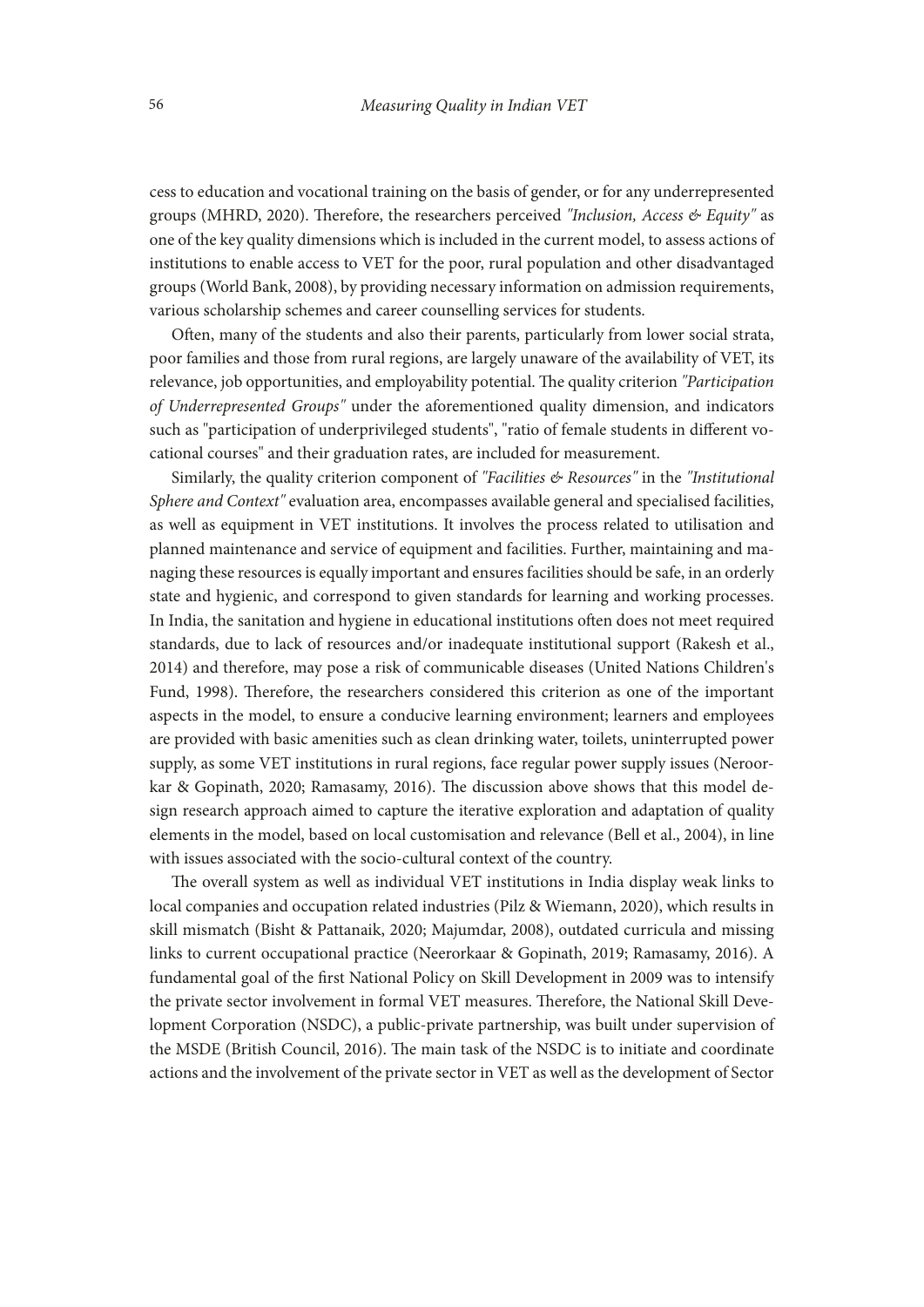Skill Councils. The corporation is involved in curriculum development and the qualification of trainers, and is to function as an information system for the government (MSDE, 2020). However, several initiatives for a higher involvement of the private sector in Indian formal VET, including those related to the NSDC, have not proven successful overall (MSDE, 2016; Pilz, 2016c). The evaluation area *"Industry Linkage"* takes the engagement of industries and trade on the institutional level into specific consideration. In contrast to systemic approaches to public-private involvement, the model emphasises a bottom-up approach of direct interaction and cooperation between VET institutions and local employers. In addition, it addresses the participation of industry and trade members in consulting and steering activities. An important quality dimension of the area relates to *"Placement Coordination & Monitoring"*. The dimension subsumes all activities that relate to final placement after graduation and the coordination of in-service training and internships during education and training. Furthermore, it involves the joint coordination and supervision of apprenticeship training under the Apprentices Act. The involvement of industries and trade does also relate to curricula design and adaptations as well as industry exposure through visits and guest lecturers, and is therefore addressed by specific indicators under the criteria *"Demand-Orientation of Course Programme"* and *"Quality School Syllabus"*, located in the evaluation area *"Educational Planning, Provision & Assessment"*. A further crucial aspect with regard to actual competencies of teaching-personnel is covered by the indicator "years of practical industry- or trade-related experience" under the criterion *"Educational Personnel Qualification"*. Practical working experience of teachers does not only relate to skills and competencies, but in addition contributes to an enhanced openness from the perspective of personnel, regarding the engagement of industry and trade. These examples do also illustrate the interconnectivity of quality areas and dimensions, and exemplify that education and training quality in VET is always a complex interaction of different factors which call for a comprehensive approach for quality measurement.

#### **5 Outlook**

The basic aim of the entire study is to develop an approach to measure quality that is tailored to the national context. Following the first research phases described in the sections above, the next step is to evaluate the first version of the quality model in Indian ITIs and Polytechnic Colleges. Institutions for the pretest and following pilot will be located in Delhi and Bangalore. The sample will consist of private as well as governmental institutions at different levels of excellence and configuration, to cover a great variety of VET institutions. As cultural and contextual fit is of major relevance for the study, guaranteed field access, compliance with the qualitative and participative research approach, and the support of the research network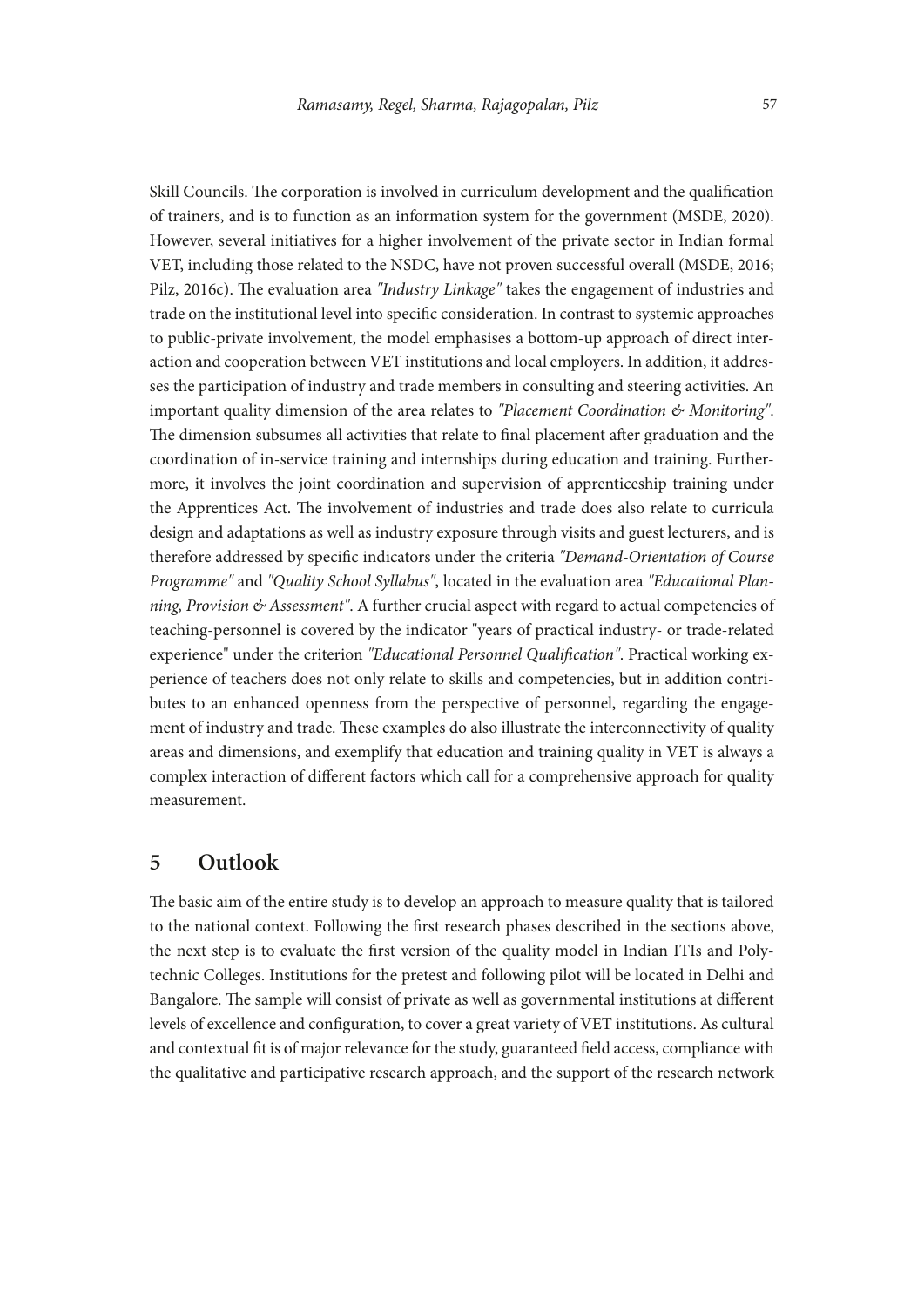on site, led to the choice for both geographical regions. In addition, the sample was supposed to explicitly cover two different federal states and urban regions in India.

In the pilot-based implementation, the relevance, and appropriateness, of identified quality dimensions, criteria and indicators to the Indian conditions will be validated. A designbased research approach views a successful innovation as a joint product of the designed intervention and the context (Design-Based Research Collective, 2003). Thus, the approach will be evaluated by the research team under close participation of local stakeholders at different levels (district authorities, school management, teachers, and administrative personnel) with regard to content, feasibility and acceptability. Likewise, relevant data on quality will be collected. It is the advantage of a design-based approach, that it does not only focus on how developed models function in specific settings, to document success or failure, but also on processes and interactions that refine the researchers and practitioners understanding of the phenomena in a natural setting (Bell et al., 2004). Therefore, results from the pilot will be analysed and, the model, as well as the criteria and the measurement parameters, will be further adapted and refined.

The optimised model will be implemented in the field, with substantiated insights on context-specific measurement of quality. The revised and finalised approach will be transferred to a quality analysis toolbox, and made available with open access, on an internet homepage in English, to enable easy access and utilisation by Indian vocational training practitioners. The final scientific results of the developed quality model and instruments will also be disseminated through Indian researchers and relevant political actors. Data on quality collected in the main pilot will provide insights for the development and improvement of the VET system. Furthermore, based on the prospective evaluation of the implementation, recommendations for possible systemic changes to enable a successful future implementation of comprehensive quality management approaches in India may be given.

There are significant limitations in this study. The study is planned only in the selected regions of Indian states; therefore, it is encouraged to examine this quality model in other regions considering the diverse culture and distinct economic development within the country. As Li and Pilz (2019) argue, the success of an educational policy transfer or model, is highly dependent on factors such as the extent of contextual adaptation and complex interactions. Limitations also exist with reference to the assessment of long-term implementation outcomes like *impact* and *sustainability* of the current approach The *impact* of an implemented model has been defined by Alexander (2008) as "the intended and/or unintended consequences of the use of the instrument, especially for those—teachers and learners—to whose activities the instruments are applied" (p.15) and can be differentiated with regard to impact in application, and impact in reporting. While detection of certain effects in the pilot-based quality model implementation is to be expected, and revision of the approach with respect to unintended effects will be undertaken, a comprehensive evaluation of impact with reference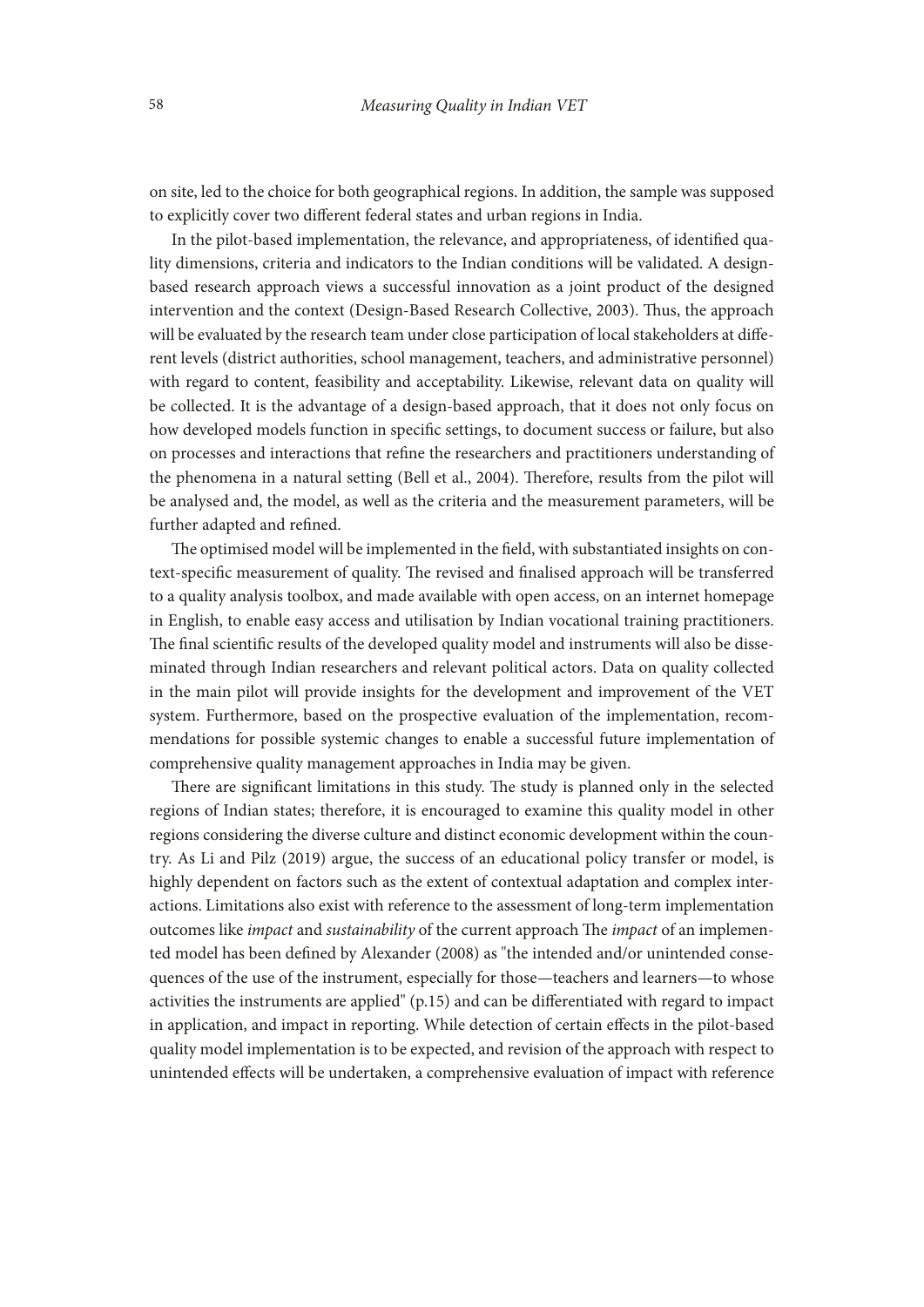to effects on quality data and possible institutional development is not feasible within the current research design. The same holds for *sustainability*, which describes the extent to which an implemented programme is integrated and maintained within an organisation (Proctor et al., 2011). Still, factors that may hinder or contribute to a successful and possibly sustainable implementation can be identified during the pretest and pilot-based implementation and turned into recommendations for future adopters of the model.

Testing the model in two separate institutions is a novel approach and will provide valuable insights. A framework that includes a wide range of input, process, and output factors, including process variables in the area of teaching and learning, has not been implemented in Indian VET yet, which distinguishes the current study from existing non-implemented concepts for quality measurement in India. In such processes, "soft" factors such as key stakeholders in the intervention setting and capacity building activities, are equally important (Li & Pilz, 2019; Ramasamy & Pilz, 2019). These prerequisites provide a substantial base for long-term implementation and initiation of institutional development processes on site.

The joint research project allows researchers to gain insights on key quality issues of VET institutions in India, the reiteration process between both Indian and German research partners, while identifying the quality areas and criteria, has provided an opportunity to understand socio-cultural aspects of both the countries, and experience an exchange of knowledge (Pilz et al., 2020). The success of any programme or model, depends on the specific context of the country, particularly cultural values and assumptions (Rose, 2005). Thus, the developed quality model may be implemented in other countries to analyse the quality of VET institutions, with an adequate degree of contextual adaptation and customisation, based on education and training policy and the VET system of the specific country.

# **Acknowledgement**

The project described here is funded by the German Federal Ministry of Education and Research (BMBF) as "Analysis of Quality in Indian Vocational Education and Training Institutions" (Ref. no 01BF18009A).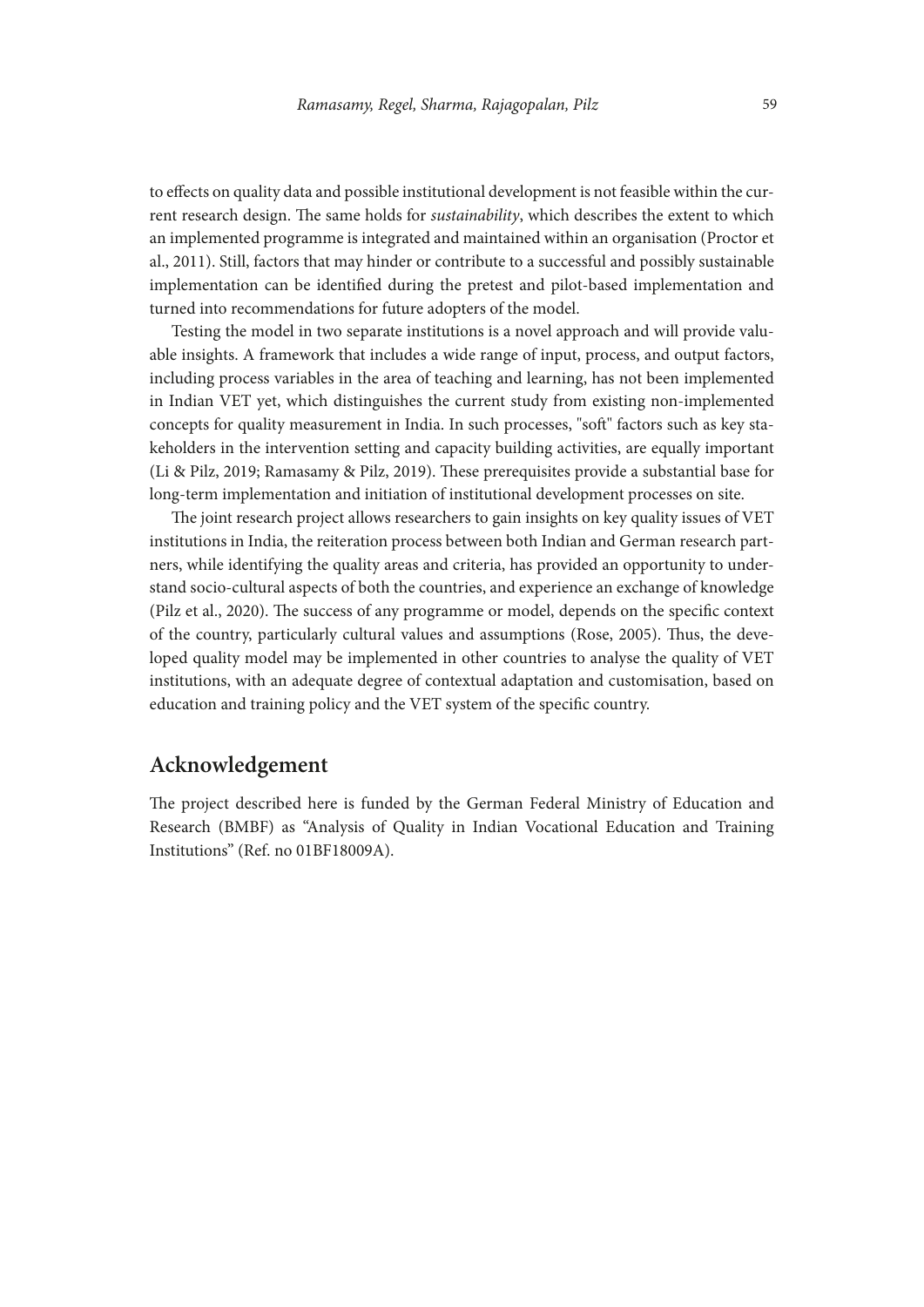# **References**

- Agrawal, T. (2012). Vocational education and training in India: Challenges, status and labour market outcomes. *Journal of Vocational Education & Training*, *64*(4), 453–474. [https://doi.org/10.1080/13](https://doi.org/10.1080/13636820.2012.727851) [636820.2012.727851](https://doi.org/10.1080/13636820.2012.727851)
- Agrawal, T., & Agrawal, A. (2017). Vocational education and training in India: A labour market perspective. *Journal of Vocational Education & Training*, *69*(2), 246–265. [https://doi.org/10.1080/136](https://doi.org/10.1080/13636820.2017.1303785) [36820.2017.1303785](https://doi.org/10.1080/13636820.2017.1303785)
- Ajithkumar, M. U. (2016). Training of teachers: Institutionalising training and development of academic faculty of TVET institutions for realising excellence. In M. Pilz (Ed.), *India: Preparation for the world of work* (pp. 183–210). Springer. https://doi.org/10.1007/978-3-658-08502-5\_10
- Ajithkumar, M. U., & Pilz, M. (2019). Attractiveness of Industrial Training Institutes (ITI) in India: A study on ITI students and their parents. *Education and Training*, *61*(2), 153–168. [https://doi.](https://doi.org/10.1108/ET-04-2018-0102) [org/10.1108/ET-04-2018-0102](https://doi.org/10.1108/ET-04-2018-0102)
- Akbaş, O. (2011). The Role of cultural context in continuing vocational training: A study on auto repairmen in Turkey. *Australian Journal of Adult Learning*, *51*(1), 69–95. [https://files.eric.ed.gov/](https://files.eric.ed.gov/fulltext/EJ951983.pdf) [fulltext/EJ951983.pdf](https://files.eric.ed.gov/fulltext/EJ951983.pdf)
- Alexander, R. J. (2008). *Education for all, the quality imperative and the problem of pedagogy*. Create pathways to access research monograph, 20. Institute of Education University of London. http:// www.create-rpc.org/pdf\_documents/PTA20.pdf
- Bell, P., Hoadley, C. M., & Linn, M. C. (2004). Design-based research in education. In M. C. Linn, E. A. Davis & P. Bell (Eds.), *Internet environments for science education* (pp. 73–88). Lawrence Erlbaum Associates Publishers.
- Bisht, N., & Pattanaik, F. (2020). Exploring the magnitude of inclusion of Indian youth in the world of work based on choices of educational attainment. *Journal of Economics and Development*, *23*(2), 128–143. http://doi.org/10.1108/JED-08-2020-0114
- Brinkmann, S. (2015). Learner-centred education reforms in India: The missing piece of teachers' beliefs. *Policy Futures in Education*, *13*(3), 342–359. https://doi.org/10.1177%2F1478210315569038
- British Council. (2016). *Overview of India´s evolving skill development landscape*. https://www.britishcouncil.org/sites/default/files/18.10.16\_overview\_of\_skill\_landscape.pdf
- Broadfoot, P. (2000). Comparative education for the 21st century: Retrospect and prospect. *Comparative Education*, *36*(3), 357–371. https://doi.org/10.1080/03050060050129036
- Chakravorty, B., & Bedi, A. S. (2019). Skills training and employment outcomes in rural Bihar. *The Indian Journal of Labour Economics*, *62*(2), 173–199. https://doi.org/10.1007/s41027-019-00167-8
- Chauhan, C. P. S. (2009). Education for all in India: A second look. *International Journal of Lifelong Education*, *28*(2), 227–240. https://doi.org/10.1080/02601370902757091
- Creemers, B. P. M., & Reezigt, G. J. (1996). School level conditions affecting the effectiveness of instruction. *School Effectiveness and School Improvement*, *7*(3), 197–228. [https://doi.](https://doi.org/10.1080/0924345960070301) [org/10.1080/0924345960070301](https://doi.org/10.1080/0924345960070301)
- De, D. (2019). Issues and challenges in implementing the skill India movement: Training partner perspective. *Worldwide Hospitality and Tourism Themes*, *11*(1), 54–67. [http://doi.org/10.1108/](http://doi.org/10.1108/WHATT-10-2018-0065) [WHATT-10-2018-0065](http://doi.org/10.1108/WHATT-10-2018-0065)
- Design-Based Research Collective. (2003). Design-based research: An emerging paradigm for educational inquiry. *Educational Researcher*, *32*(1), 5–8. https://doi.org/10.3102%2F0013189X032001005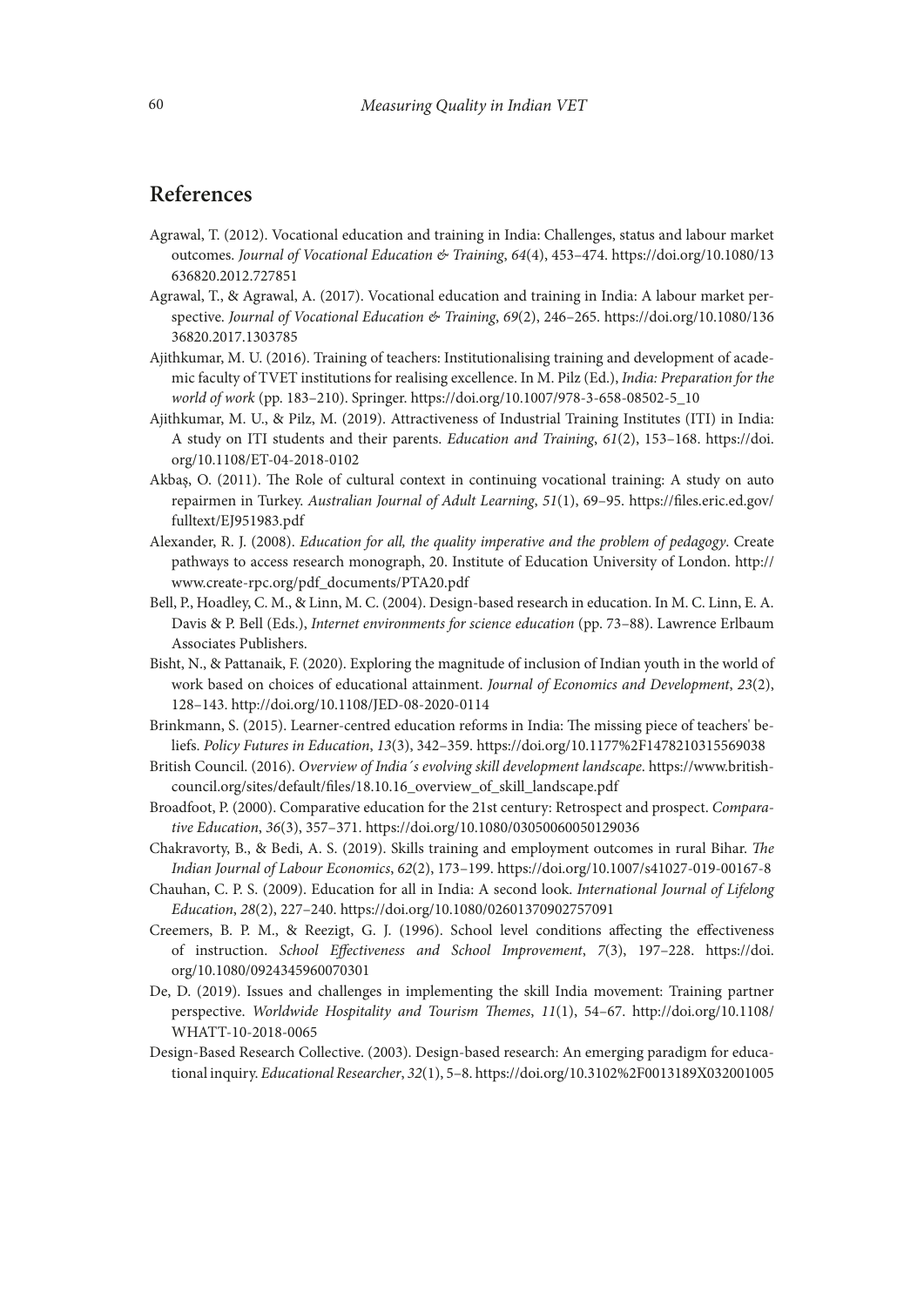- Euler, D. (2014). Design-research A paradigm under development. In D. Euler & P. F. E. Sloane (Eds.), *Design-based research* (pp. 15–41). Franz Steiner Verlag. [https://www.alexandria.unisg.](https://www.alexandria.unisg.ch/232672/1/DEu-DBR17-37.pdf) [ch/232672/1/DEu-DBR17-37.pdf](https://www.alexandria.unisg.ch/232672/1/DEu-DBR17-37.pdf)
- European Centre for the Development of Vocational Training. (2009). *Continuity, consolidation and change: Towards a European era of vocational education and training*, Cedefop reference series, 73. Office for Official Publications of the European Communities. http://www.cedefop.europa.eu/ files/3055\_en.pdf
- Galvao, M. E. (2014). Making the case for vocational education and training improvement: Issues and challenges. In European Training Foundation (ETF) (Ed.), *Quality assurance in vocational education and training* (pp. 5–15). ETF. http://pichet-pinit.in.th/wp-content/uploads/2016/08/Qualityassurance-in-VET.pdf#page=5
- Giorgetti, F. M., Campbell, C., & Arslan, A. (2017). Culture and education: Looking back to culture through education. *Paedagogica Historica*, *53*(1–2), 1–6. [https://doi.org/10.1080/00309230.2017.1](https://doi.org/10.1080/00309230.2017.1288752) [288752](https://doi.org/10.1080/00309230.2017.1288752)
- Goel, V. P. (2011). *Technical and vocational education and training (TVET) system in India for sustainable development*. UNEVOC. https://unevoc.unesco.org/up/India\_Country\_Paper.pdf
- Hattie, J., & Yates, G. C. R. (2014). *Visible learning and the science of how we learn*. Routledge.
- Heneveld, W., & Craig, H. (1996). *Schools Count. World Bank project designs and the quality of primary education in Sub-Saharan Africa*. World Bank Group. [http://documents.worldbank.org/curated/](http://documents.worldbank.org/curated/en/752881468742862189/Schools-count-World-Bank-projects-designs-and-the-quality-of-primary-education-in-sub-Saharan-Africa) [en/752881468742862189/Schools-count-World-Bank-projects-designs-and-the-quality-of-pri](http://documents.worldbank.org/curated/en/752881468742862189/Schools-count-World-Bank-projects-designs-and-the-quality-of-primary-education-in-sub-Saharan-Africa)[mary-education-in-sub-Saharan-Africa](http://documents.worldbank.org/curated/en/752881468742862189/Schools-count-World-Bank-projects-designs-and-the-quality-of-primary-education-in-sub-Saharan-Africa)
- Jambo, S., & Pilz, M. (2017). Perceptions of teachers in industrial training institutes: An exploratory study of the attractiveness of vocational education in India. *International Journal of Training Research*, *16*(1), 4–18. https://doi.org/10.1080/14480220.2017.1403945
- Joshi, S., Pandey, G., & Sahoo, B. K. (2014). Comparing public and private vocational training providers. In S. Mehrotra (Ed.), *India's skills challenge: Reforming vocational education and training to harness the demographic dividend* (pp. 86–128). Oxford University Press. [https://doi.org/10.1093/](https://doi.org/10.1093/acprof:oso/9780199452774.003.0003 ) [acprof:oso/9780199452774.003.0003](https://doi.org/10.1093/acprof:oso/9780199452774.003.0003 )
- Kotamraju, P. (2014). The Indian vocational education and training (VET) system: Status, challenges, and options. *Community College Journal of Research and Practice*, *38*(8), 740–747. [https://doi.org/](https://doi.org/10.1080/10668926.2014.897085) [10.1080/10668926.2014.897085](https://doi.org/10.1080/10668926.2014.897085)
- Kumar, K. (2016). ITIs/ITCs: Industrial Training Institutes/Industrial Training Centres. In M. Pilz (Ed.), *India: Preparation for the world of work – Education system and school to work transition* (pp. 65–80). Springer. https://doi.org/10.1007/978-3-658-08502-5\_5
- Kumar, R., Mandava, S., & Gopanapalli, V. S. (2019). Vocational training in India: Determinants of participation and effect on wages. *Empirical Research in Vocational Education and Training*, *11*(3), 1–17. https://doi.org/10.1186/s40461-019-0078-y
- Lewis, T. (2007). The problem of cultural fit−What can we learn from borrowing the German dual system? *Compare*, *37*(4), 463–477. https://doi.org/10.1080/03057920701366408
- Li, J. (2017). *Policy Transfer von deutschen Evaluationskonzepten der Berufsbildung nach China* [Policy transfer of German evaluation concepts of vocational education and training to China] [Doctoral dissertation]. Springer. https://doi.org/10.1007/978-3-658-18502-2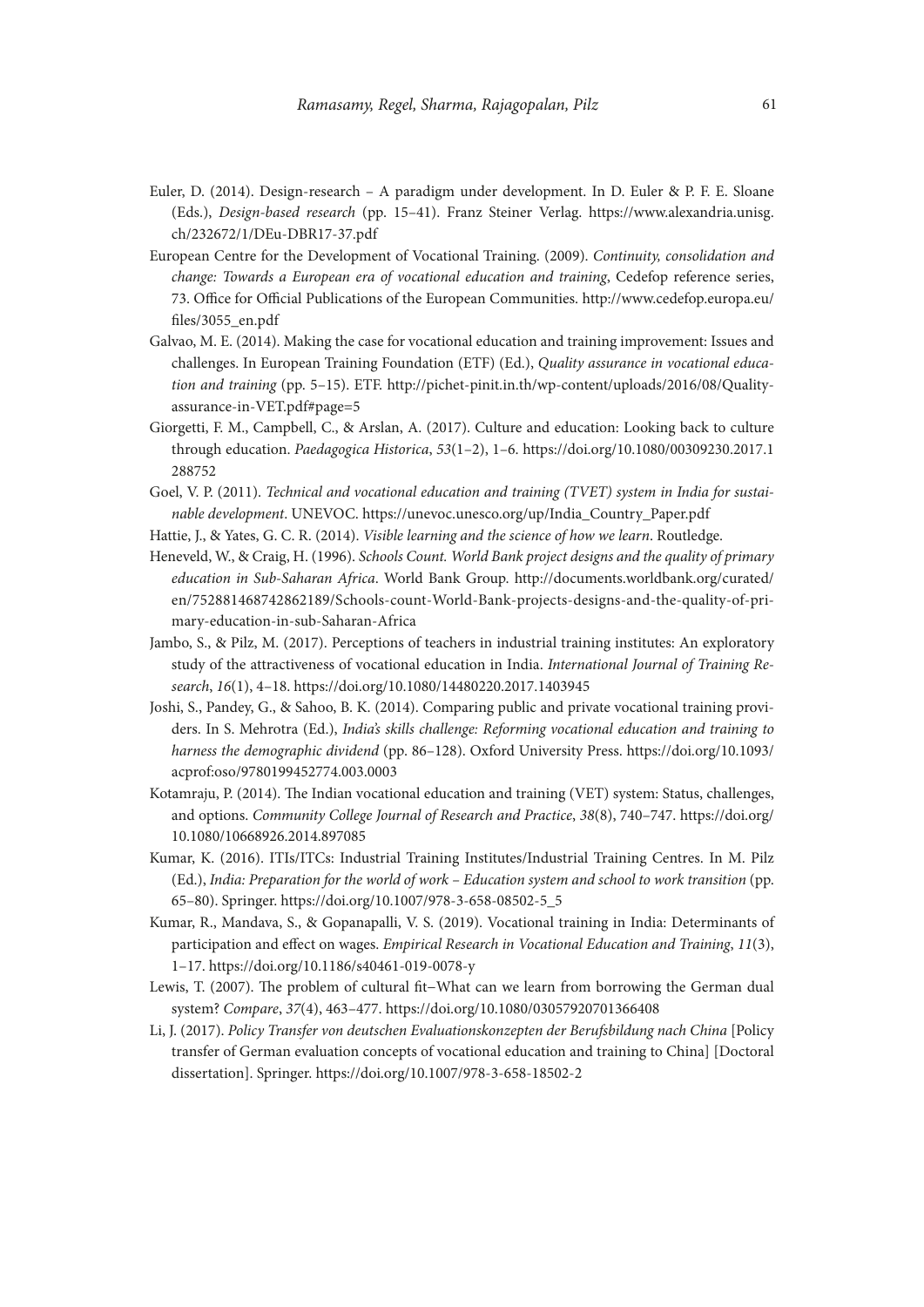- Li, J., & Pilz, M. (2019). Transferring German evaluation policy to China: A prospective evaluation of peer review in TVET. *Comparative Education Review*, *63*(4), 613–632. [https://doi.](https://doi.org/10.1086/705425) [org/10.1086/705425](https://doi.org/10.1086/705425)
- Majumdar, S. (2008). *Workforce development in India: Policies and practices*. Asian Development Bank Institute. [http://www.esocialsciences.org/Download/repecDownload.aspx?fname=Docume](http://www.esocialsciences.org/Download/repecDownload.aspx?fname=Document130112008230.6895258.pdf&fcategory=Articles&AId=1779&fref=repec) [nt130112008230.6895258.pdf&fcategory=Articles&AId=1779&fref=repec](http://www.esocialsciences.org/Download/repecDownload.aspx?fname=Document130112008230.6895258.pdf&fcategory=Articles&AId=1779&fref=repec)
- Malik, G., & Venkatraman, A. (2017). The great divide: Skill gap between the employer's expectations and skills possessed by employees. *Industrial and Commercial Training*, *49*(4), 175–182. [https://doi.](https://doi.org/10.1108/ICT-11-2016-0071) [org/10.1108/ICT-11-2016-0071](https://doi.org/10.1108/ICT-11-2016-0071)
- Mehrotra, S. (2014a). From 5 million to 20 million a year: The challenge of scale, quality and relevance in India's TVET. *Prospects*, *44*(2), 267–277.<https://doi.org/10.1007/s11125-014-9305-2>
- Mehrotra, S. (2014b). Quantity & quality: Policies to meet the twin challenges of employability in Indian Labor Market. *Indian Journal of Industrial Relations*, *49*(3), 367–377. [http://www.jstor.org/](http://www.jstor.org/stable/24546983) [stable/24546983](http://www.jstor.org/stable/24546983)
- Mehrotra, S., Gandhi, A., & Sahoo, B. K. (2013). Estimating India's skill gap on realistic basis for 2022. *Economic and Political Weekly*, *48*(13), 102–111. https://www.researchgate.net/publication/295598089\_Estimating\_India%27s\_skill\_gap\_on\_a\_realistic\_basis\_for\_2022
- Mehrotra, S., Raman, R., Kumra, N., Kalaiyarasan, & Röß, D. (2014). Vocational education and training reform in India. Business needs in India and lessons to be learned from Germany. Bertelsmann Stiftung. [https://www.bertelsmann-stiftung.de/fileadmin/files/BSt/Publikationen/GrauePu](https://www.bertelsmann-stiftung.de/fileadmin/files/BSt/Publikationen/GrauePublikationen/GP_Vocational_Education_and_Training_Reform_in_India.pdf)[blikationen/GP\\_Vocational\\_Education\\_and\\_Training\\_Reform\\_in\\_India.pdf](https://www.bertelsmann-stiftung.de/fileadmin/files/BSt/Publikationen/GrauePublikationen/GP_Vocational_Education_and_Training_Reform_in_India.pdf)
- Mehrotra, V. S. (2017). Vocational education and training in India: Challenges and critical issues. *IASSI-Quarterly: Contributions to Indian Social Science*, *36*(2–3), 290–303. [https://web.b.ebscohost.](https://web.b.ebscohost.com/ehost/pdfviewer/pdfviewer?vid=0&sid=85597d97-6bef-42a2-87e1-75c9ada6b6fa%40pdc-v-sessmgr02) [com/ehost/pdfviewer/pdfviewer?vid=0&sid=85597d97-6bef-42a2-87e1-75c9ada6b6fa%40pdc-v](https://web.b.ebscohost.com/ehost/pdfviewer/pdfviewer?vid=0&sid=85597d97-6bef-42a2-87e1-75c9ada6b6fa%40pdc-v-sessmgr02)[sessmgr02](https://web.b.ebscohost.com/ehost/pdfviewer/pdfviewer?vid=0&sid=85597d97-6bef-42a2-87e1-75c9ada6b6fa%40pdc-v-sessmgr02)
- Ministry of Human Resource Development. (2019). *All India survey on higher education 2018–19.* [https://www.education.gov.in/sites/upload\\_files/mhrd/files/statistics-new/AISHE%20Final%20](https://www.education.gov.in/sites/upload_files/mhrd/files/statistics-new/AISHE%20Final%20Report%202018-19.pdf) [Report%202018-19.pdf](https://www.education.gov.in/sites/upload_files/mhrd/files/statistics-new/AISHE%20Final%20Report%202018-19.pdf)
- Ministry of Human Resource Development. (2020). *National Education Policy 2020*. [https://www.edu](https://www.education.gov.in/sites/upload_files/mhrd/files/NEP_Final_English_0.pdf)[cation.gov.in/sites/upload\\_files/mhrd/files/NEP\\_Final\\_English\\_0.pdf](https://www.education.gov.in/sites/upload_files/mhrd/files/NEP_Final_English_0.pdf)
- Ministry of Skill Development and Entrepreneurship. (2015). *National Policy for skill Development and Entrepreneurship 2015*. http://www.skilldevelopment.gov.in/reports-documents/policies/nationalpolicy-skill-development-and-entrepreneurship-2015
- Ministry of Skill Development and Entrepreneurship. (2016). *Report of the committee for rationalization and optimization of the functioning of the sector skill councils*. [https://cse.azimpremjiuniversity.](https://cse.azimpremjiuniversity.edu.in/wp-content/uploads/2018/02/Sharada_Prasad_Report_Vol1.pdf) [edu.in/wp-content/uploads/2018/02/Sharada\\_Prasad\\_Report\\_Vol1.pdf](https://cse.azimpremjiuniversity.edu.in/wp-content/uploads/2018/02/Sharada_Prasad_Report_Vol1.pdf)
- Ministry of Skill Development and Entrepreneurship. (2018). *Annual report 2017–2018: Progressing towards an empowered India*. [https://www.msde.gov.in/assets/images/annual%20report/Annu](https://www.msde.gov.in/assets/images/annual%20report/Annual%20Report%202017-2018%20(English).pdf)[al%20Report%202017-2018%20\(English\).pdf](https://www.msde.gov.in/assets/images/annual%20report/Annual%20Report%202017-2018%20(English).pdf)
- Ministry of Skill Development and Entrepreneurship. (2020). *Annual report. 2019–20*. [https://www.](https://www.msde.gov.in/sites/default/files/2020-12/Annual%20Report%202019-20%20English.pdf) [msde.gov.in/sites/default/files/2020-12/Annual%20Report%202019-20%20English.pdf](https://www.msde.gov.in/sites/default/files/2020-12/Annual%20Report%202019-20%20English.pdf)
- Ministry of Skill Development and Entrepreneurship. (2021). ITI count India all ITIs. [https://www.](https://www.ncvtmis.gov.in/Pages/ITI/Count.aspx) [ncvtmis.gov.in/Pages/ITI/Count.aspx](https://www.ncvtmis.gov.in/Pages/ITI/Count.aspx)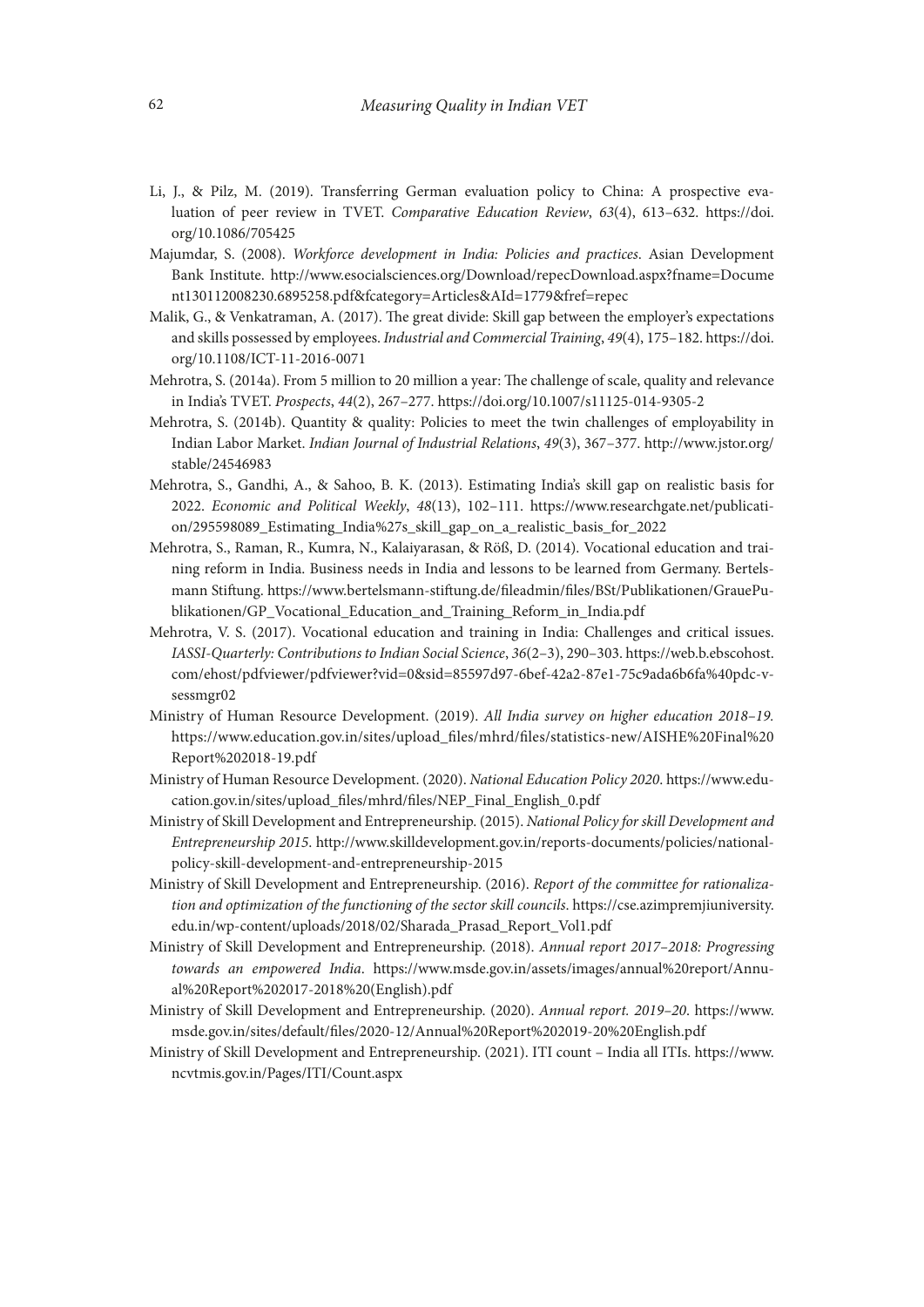- Nastasi, B. K., & Hitchcock, J. H. (2016). *Mixed methods research and culture-specific interventions*. Sage. https://doi.org/10.4135/9781483399959
- Neroorkar, S., & Gopinath, P. (2019). Impact of Industrial Training Institutes (ITIs) on the employability of graduates− A study of government ITIs in Mumbai. *Journal of Vocational Education & Training*, *72*(1), 23–46. https://doi.org/10.1080/13636820.2019.1575895
- Neroorkar, S., & Gopinath, P. (2020). An employability framework for vocational education and training graduates in India: Insights from government VET institutes in Mumbai. *TVET@Asia*, *15*, 1−18. [http://tvet-online.asia/wp-content/uploads/2021/03/03\\_Neroorkar-and-Gopinath\\_2020-07-20\\_](http://tvet-online.asia/wp-content/uploads/2021/03/03_Neroorkar-and-Gopinath_2020-07-20_Vorlage-Final-Block-1.pdf) [Vorlage-Final-Block-1.pdf](http://tvet-online.asia/wp-content/uploads/2021/03/03_Neroorkar-and-Gopinath_2020-07-20_Vorlage-Final-Block-1.pdf)
- Phillips, D., & Ochs, K. (2003). Processes of policy borrowing in education: Some explanatory and analytical devices. *Comparative Education*, *39*(4), 451–461. https://doi.org/10.1080/0305006032000162020
- Pilz, M. (2016a). *India: Preparation for the world of work. Education system and school transition*. Springer VS. https://doi.org/10.1007/978-3-658-08502-5\_2
- Pilz, M. (2016b). Introduction: Why India's focus on preparation for the world of work is highly relevant. In M. Pilz (Ed.), *India: Preparation for the world of work* (pp. 15–23). Springer VS. [https://doi.](https://doi.org/10.1007/978-3-658-08502-5_2) [org/10.1007/978-3-658-08502-5\\_2](https://doi.org/10.1007/978-3-658-08502-5_2)
- Pilz, M. (2016c). A view from the outside: India´s School to work transition challenge Strengths and weakness. In M. Pilz (Ed.), I*ndia: Preparation for the world of work. Education system and school to work transition* (pp. 345–357). Springer VS. https://doi.org/10.1007/978-3-658-08502-5\_2
- Pilz, M. (2017). Policy borrowing in vocational education and training (VET) VET system typologies and the "6 P Strategy" for transfer analysis. In M. Pilz (Ed.), *Vocational education and training in times of economic crisis* (pp. 473–490). Springer. https://doi.org/10.1007/978-3-319-47856-2\_26
- Pilz, M., & Gengaiah, U. (2019). Teacher training for VET teachers in India. In S. McGrath, M. Mulder, J. Papier & R. Suart (Eds.), *Handbook of vocational education and training* (1733–1746). Springer. https://doi.org/10.1007/978-3-319-94532-3\_38
- Pilz, M., & Li, J. (2014). Tracing Teutonic footprints in VET around the world? The skills development strategies of German companies in the USA, China and India. *European Journal of Training and Development*, *38*(8), 745–763. http://doi.org/10.1108/EJTD-10-2013-0110
- Pilz, M., & Wiemann, K. (2020). Does dual training make the world go round? Training models in German companies in China, India and Mexico. *Vocations and Learning*, *14*, 95–114 (2021). [htt](https://doi.org/10.1007/s12186-020-09255-z)[ps://doi.org/10.1007/s12186-020-09255-z](https://doi.org/10.1007/s12186-020-09255-z)
- Pilz, M., Harris, R., Zenner-Höffkes, L., & Zirkle, C. (2020). Undertaking comparative VET research in international teams: The example of exploring recruitment and training cultures in SMEs in Australia Germany and the United States. In M. Pilz & J. Li (Eds.), *Comparative vocational education research: Enduring challenges and new ways forward* (pp. 291–309). Springer VS. [https://doi.](https://doi.org/10.1007/978-3-658-29924-8_17) [org/10.1007/978-3-658-29924-8\\_17](https://doi.org/10.1007/978-3-658-29924-8_17)
- Prakash, B. S., & Gupta, K. P. (2002). Employability pattern of ITI graduates: A profile of the vocational education system. *The Indian Journal of Labour Economics*, *45*(4). 1267–1276.
- Proctor, E., Silmere, H., Raghavan, R., Hovmand, P., Aarons, G., Bunger, A., Griffey, R., & Hensley, M. (2011). Outcomes for implementation research: Conceptual distinctions, measurement challenges, and research agenda. *Administration and policy in mental health*, *38*(2), 65–76. [https://doi.](https://doi.org/10.1007/s10488-010-0319-7) [org/10.1007/s10488-010-0319-7](https://doi.org/10.1007/s10488-010-0319-7)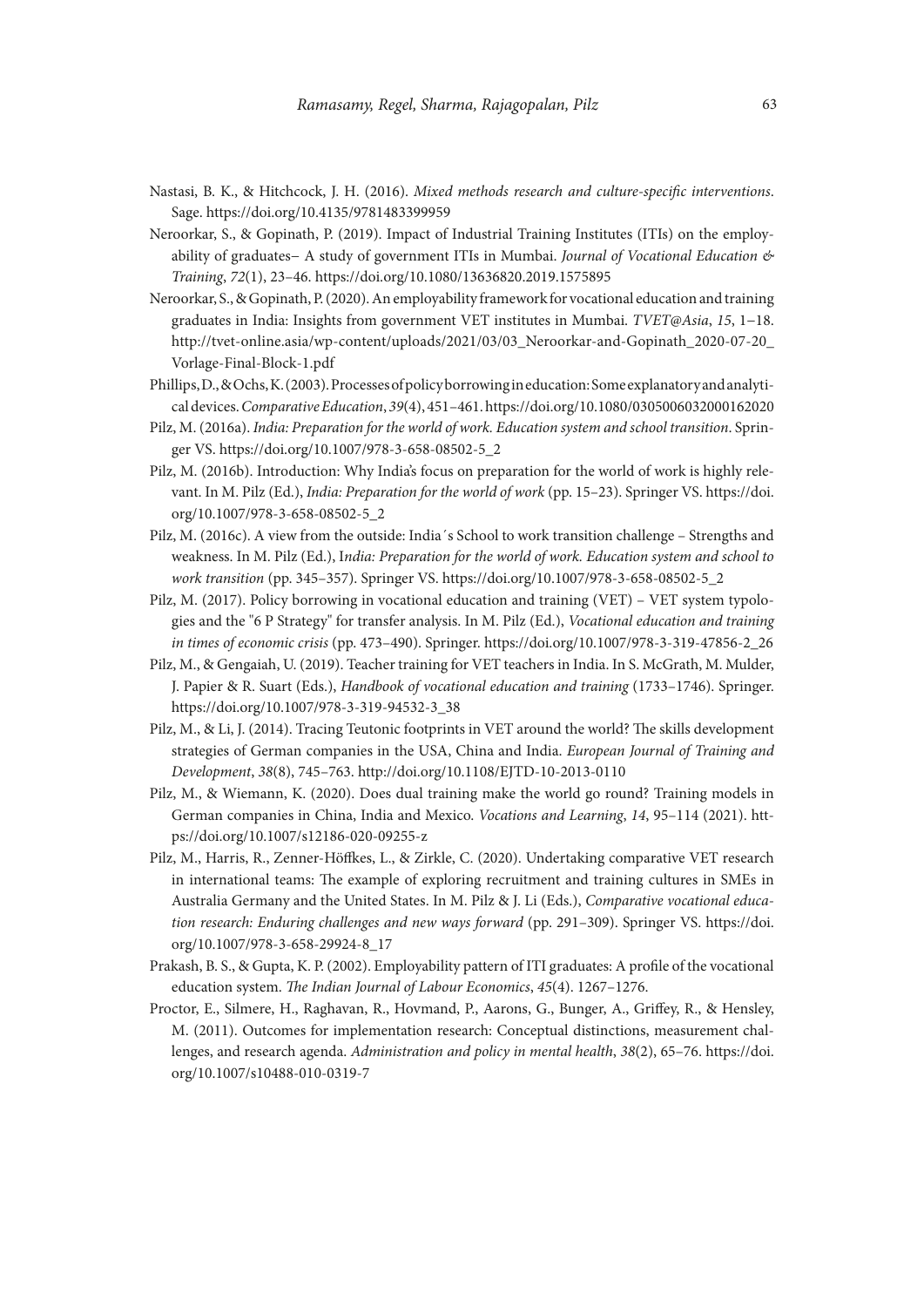- Rakesh, P., Usha, S., Subhagan, S., Shaji, M., Sheeja, A. L., & Subair, F. (2014). Water quality and sanitation at schools: A cross sectional study from Kollam District, Kerala, Southern India. *Kerala Medical Journal*, *7*(3), 62–65. https://www.publishmed.com/index.php/KMJ/article/view/329/281
- Ramasamy, M. (2016). *Demand-driven approaches in vocational education and training: A case study of rural population in South India* [Doctoral dissertation]. Springer VS. https://doi.org/10.1007/978- 3-658-12510-3
- Ramasamy, M., & Pilz, M. (2019). Competency-based curriculum development in the informal sector: The case of sewing skills training in rural South India. *International Review of Education*, *65*(6), 905–928. https://doi.org/10.1007/s11159-019-09810-4
- Ramasamy, M., & Pilz, M. (2020). Vocational training for rural populations: A demand-driven approach and its implications in India. *International Journal for Research in Vocational Education and Training*, *7*(3), 256–277. https://doi.org/10.13152/IJRVET.7.3.1
- Rao, K. S., Sahoo, B. K., & Ghosh, D. (2014). The Indian vocational education and training system: An overview. In S. Mehrotra (Ed.), *India's skills challenge: Reforming vocational education and training to harness the demographic dividend* (pp. 37–85). Oxford University Press. [https://doi.org/10.1093/](https://doi.org/10.1093/acprof:oso/9780199452774.003.0002) [acprof:oso/9780199452774.003.0002](https://doi.org/10.1093/acprof:oso/9780199452774.003.0002)
- Rose, R. (1991). What is lesson-drawing? *Journal of Public Policy*, *11*(1), 3–30. [https://doi.org/10.1017/](https://doi.org/10.1017/S0143814X00004918) [S0143814X00004918](https://doi.org/10.1017/S0143814X00004918)
- Rose, R. (2005). *Learning from comparative public policy: A practical guide*. Routledge.
- Rowan, B. (1996). Standards as incentives for instructional reform. In S. H. Fuhrman & J. A. O'Day (Eds.), *Rewards and reform: Creating educational incentives that work* (pp. 195–225). Jossey-Bass.
- Sandoval, A., & Bell, P. (2004). Design-based research methods for studying learning in context: Introduction. *Educational Psychologist*, 39(4), 199–201. https://doi.org/10.1207/s15326985ep3904\_1
- Scheerens, J., & Bosker, R. (1997). *The foundations of educational effectiveness*. Elsevier Science.
- Scheerens, J., Witziers, B., & Steen, R. (2013). A meta-analysis of school-effectiveness studies. *Revista de Educación*, *36*(1), 619–645. https://doi.org/10.4438/1988-592X-RE-2013-361-235
- Schneider, S., & Pilz, M. (2019). The function and institutional embeddedness of polytechnics in the Indian education system. *International Journal for Research in Vocational Education and Training*, *6*(3), 284–308. https://doi.org/10.13152/IJRVET.6.3.5
- Steiner-Khamsi, G. (2012). Understanding policy borrowing and lending. Building comparative policy studies. In G. Steiner-Khamsi & F. Waldow (Eds.), *Yearbook of education 2012. Policy borrowing and lending in education* (pp. 3–17). Routledge. https://doi.org/10.4324/9780203137628
- Tara, N., Kumar, S., & Pilz, M. (2016). Quality of VET in India: The case of Industrial Training Institutes. *TVET@Asia*, *7*, 1–17. http://tvet-online.asia/wp-content/uploads/2020/03/tara\_etal\_tvet7.pdf
- United Nations Educational, Scientific and Cultural Organization. (2002). EFA global monitoring Report. Education for all: Is the world on track? UNESCO Publishing. https://unesdoc.unesco.org/ ark:/48223/pf0000129053
- United Nations Children's Fund. (1998). *A Manual on school sanitation and hygiene, water, environment and sanitation technical guidelines series* - No. 5. IRC International Water and Sanitation Centre.
- Venkatram, R. (2016). (Technical) Colleges: Technical education in India The strengths and challenges. In M. Pilz (Ed.), *India: Preparation for the World of Work* (pp. 81–102). Springer. [https://doi.](https://doi.org/10.1007/978-3-658-08502-5_6) [org/10.1007/978-3-658-08502-5\\_6](https://doi.org/10.1007/978-3-658-08502-5_6)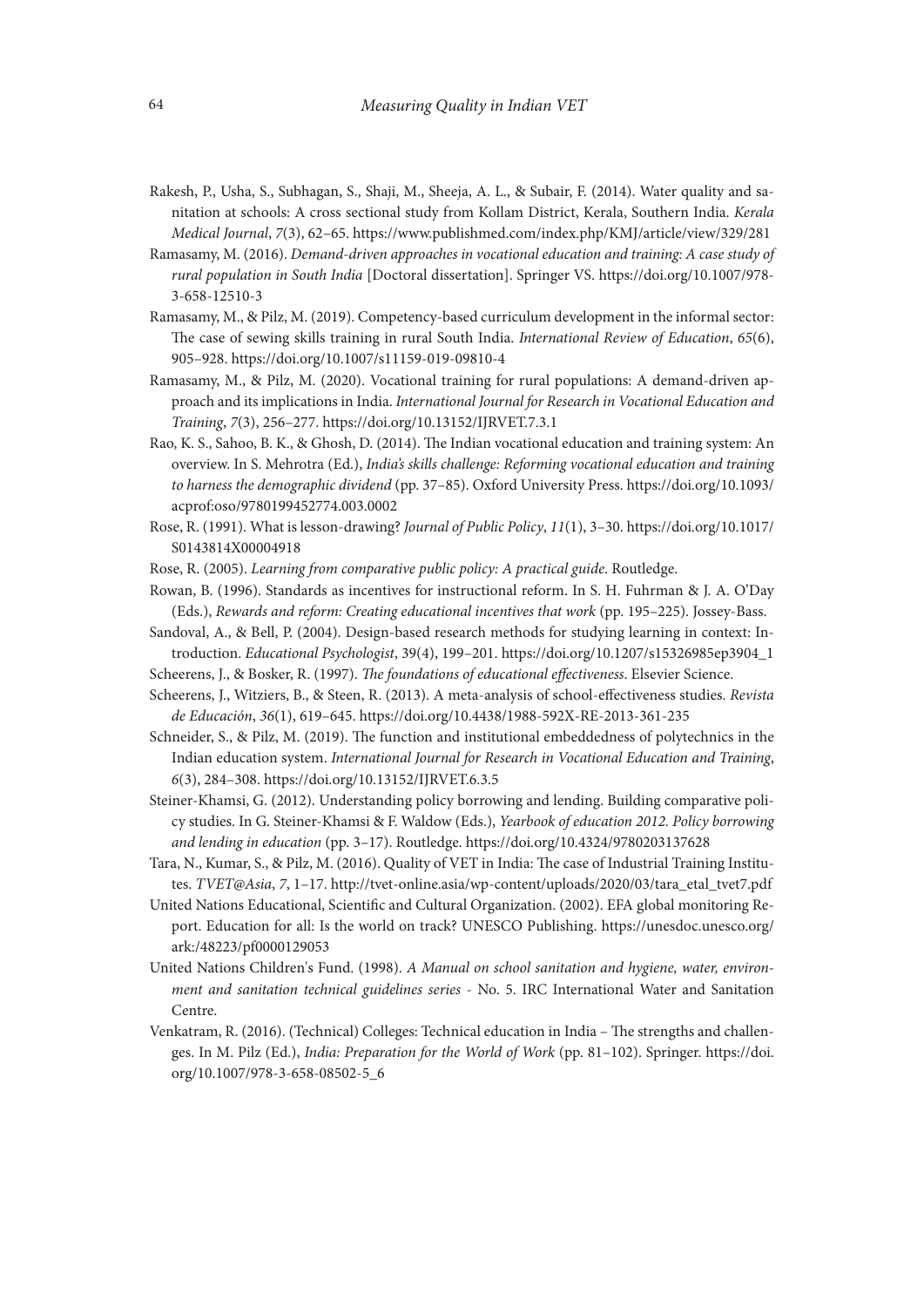- Vogelsang, B., & Pilz, M. (2020). Conditional factors for training activities in Chinese, Indian and Mexican subsidiaries of German companies. *European Journal of Training and Development*. Advance online publication. https://doi.org/10.1108/EJTD-04-2020-0066
- Wahlstrom, K. L., Seashore Louis, K., Leithwood, K., & Anderson, S. E. (2010). *Investigating the links to improved student learning. Executive summary of research findings*. The Wallace Foundation. https://www.wallacefoundation.org/knowledge-center/Documents/Investigating-the-Links-to-Improved-Student-Learning-Executive-Summary.pdf
- Watters, E. (2015). *Promoting quality assurance in vocational education and training*. The ETF approach. [https://www.etf.europa.eu/sites/default/files/m/B77049AC22B5B2E9C125820B006AF647\\_Pro](https://www.etf.europa.eu/sites/default/files/m/B77049AC22B5B2E9C125820B006AF647_Promoting%20QA%20in%20VET.pdf)[moting%20QA%20in%20VET.pdf](https://www.etf.europa.eu/sites/default/files/m/B77049AC22B5B2E9C125820B006AF647_Promoting%20QA%20in%20VET.pdf)
- Wessels, A., & Pilz, M. (2018). *India. International handbook of vocational education and training*. P. Grollmann, D. Frommberger, U. Clement, T. Deißinger, U. Lauterbach, M. Pilz, & G. Spöttl (Eds.). Barbara Budrich. https://www.bibb.de/veroeffentlichungen/de/publication/download/9574
- Winterton J. (2012). Varieties of competence: European perspectives. In M. Pilz (Ed.), *The future of vocational education and training in a changing world* (pp. 455–480). Springer VS. [https://doi.](https://doi.org/10.1007/978-3-531-18757-0_25) [org/10.1007/978-3-531-18757-0\\_25](https://doi.org/10.1007/978-3-531-18757-0_25)
- World Bank. (2008). *Skill development in India The vocational education and training system. World Bank*. [https://openknowledge.worldbank.org/bitstream/handle/10986/17937/423150India0VET0](https://openknowledge.worldbank.org/bitstream/handle/10986/17937/423150India0VET0no02201PUBLIC1.pdf?sequence=1&isAllowed=y) [no02201PUBLIC1.pdf?sequence=1&isAllowed=y](https://openknowledge.worldbank.org/bitstream/handle/10986/17937/423150India0VET0no02201PUBLIC1.pdf?sequence=1&isAllowed=y)

Yukl, G. (2002). *Leadership in organizations* (5th ed.). Prentice Hall.

Zenner, L., Kumar, K., & Pilz, M. (2017). Entrepreneurship education at Indian industrial training institutes: A case study of the prescribed adopted and enacted curriculum in and around Bangalore. *International Journal for Research in Vocational Education and Training*, *4*(1), 69–94. [https://doi.](https://doi.org/10.13152/IJRVET.4.1.4) [org/10.13152/IJRVET.4.1.4](https://doi.org/10.13152/IJRVET.4.1.4)

# **Biographical Notes**

Dr Muthuveeran Ramasamy is a research fellow at the Chair of Economics and Business Education at the University of Cologne in Germany. He obtained his PhD from the University of Cologne. Before his current position, he worked as Project Director at the Vellore Institute of Technology in India. His research interests include international VET with a focus on India, skill development, sociology of education and rural development.

Julia Regel is a research assistant and PhD candidate at the Chair of Economics and Business Education at the University of Cologne in Germany. Her research interests include international VET research with a focus on India, teaching and learning, and quality development in VET.

Harshil Sharma is a guest researcher in the project QualIndia at the Chair of Economics and Business Education at the University of Cologne in Germany. He is working for the Delhi Government of India as a Chief Minister fellow. Harshil Sharma is also pursuing a doctoral